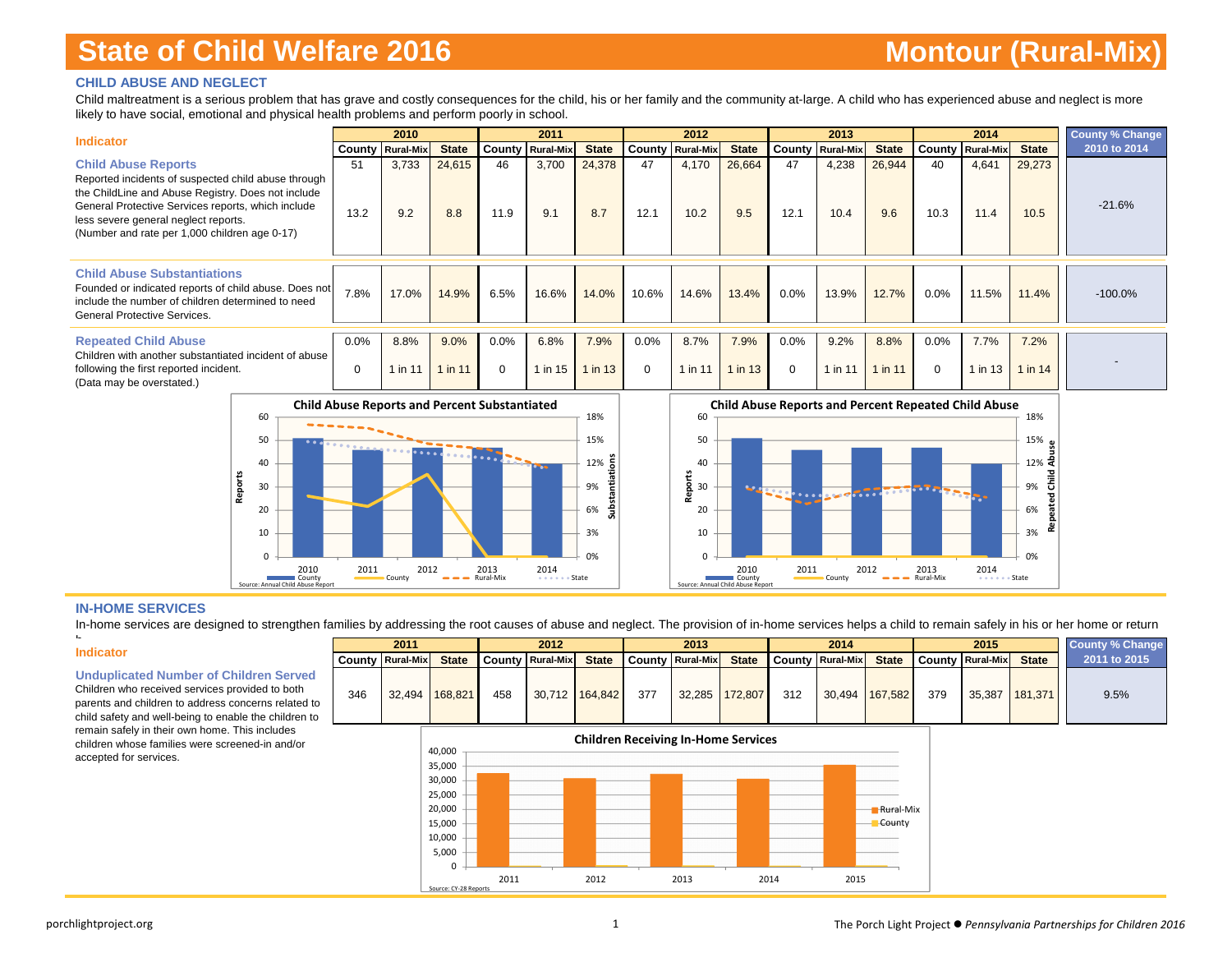# **Montour (Rural-Mix)**

### **FOSTER CARE - SERVED**

Foster care is meant to be a temporary intervention to assure the safety and well-being of a child. A child who spends long periods in foster care is more likely than other children to drop out of school, have mental health challenges, and experience unemployment and/or homeless as a adult. The following shows the past five years of data regarding children served in foster care during each

| nave mental nearing challenges, and experience unemployment and/or nomeless as an addit. The following shows the past five years or data regarding children served in foster care during each |              | 2011                               |               |               | 2012               |                    |              | 2013                  |                |                                                           | 2014              |                 |               | 2015             |               | <b>County % Change</b> |
|-----------------------------------------------------------------------------------------------------------------------------------------------------------------------------------------------|--------------|------------------------------------|---------------|---------------|--------------------|--------------------|--------------|-----------------------|----------------|-----------------------------------------------------------|-------------------|-----------------|---------------|------------------|---------------|------------------------|
| <b>Indicator</b>                                                                                                                                                                              |              | County Rural-Mix                   | <b>State</b>  | County        | <b>Rural-Mix</b>   | <b>State</b>       | County       | <b>Rural-Mix</b>      | <b>State</b>   |                                                           | County Rural-Mix  | <b>State</b>    | County        | <b>Rural-Mix</b> | <b>State</b>  | 2011 to 2015           |
| <b>Unduplicated Number of Children Served</b>                                                                                                                                                 |              |                                    |               |               |                    |                    |              |                       |                |                                                           |                   |                 |               |                  |               |                        |
| All Children in Foster Care During the Year                                                                                                                                                   | 14           | 3,002                              | 22,750        | 16            | 2,969              | 22,000             | 12           | 2,713                 | 21,416         | 5                                                         | 2,743             | 22,510          | 8             | 2,805            | 22,980        | $-42.9%$               |
| (Rate per 1,000 children age 0-20)                                                                                                                                                            | 3.2          | 6.2                                | 6.7           | 3.6           | 6.1                | 6.5                | 2.7          | 5.6                   | 6.4            | 1.1                                                       | 5.7               | 6.7             | 1.8           | 5.8              | 6.8           |                        |
|                                                                                                                                                                                               |              |                                    |               |               |                    |                    |              |                       |                |                                                           |                   |                 |               |                  |               |                        |
| <b>By Age</b>                                                                                                                                                                                 |              |                                    |               |               |                    |                    |              |                       |                |                                                           |                   |                 |               |                  |               |                        |
| $0 - 2$                                                                                                                                                                                       | 14.3%        | 17.9%                              | 18.2%         | 6.3%          | 19.3%              | 18.9%              | 16.7%        | 20.2%                 | 19.2%          | 20.0%                                                     | 20.1%             | 19.4%           | 12.5%         | 21.1%            | 19.9%         | $-12.5%$               |
| $3-5$                                                                                                                                                                                         | 0.0%         | 16.0%                              | 15.1%         | 0.0%          | 16.2%              | 15.6%              | 8.3%         | 15.6%                 | 15.9%          | 0.0%                                                      | 16.6%             | 16.8%           | 0.0%          | 16.8%            | 17.1%         |                        |
| $6-8$                                                                                                                                                                                         | 0.0%         | 10.8%                              | 10.5%         | 0.0%          | 11.1%              | 10.8%              | 8.3%         | 12.2%                 | 11.5%          | 20.0%                                                     | 12.7%             | 12.3%           | 25.0%         | 12.5%            | 12.9%         |                        |
| $9 - 11$                                                                                                                                                                                      | 28.6%        | 8.8%                               | 8.9%          | 18.8%         | 8.4%               | 8.9%               | 8.3%         | 8.2%                  | 8.9%           | 20.0%                                                     | 9.8%              | 9.5%            | 25.0%         | 9.7%             | 10.0%         | $-12.5%$               |
| $12 - 14$                                                                                                                                                                                     | 28.6%        | 13.2%                              | 12.1%         | 18.8%         | 13.2%              | 12.0%              | 8.3%         | 11.6%                 | 11.4%          | 20.0%                                                     | 11.4%             | 10.9%           | 25.0%         | 12.2%            | 11.4%         | $-12.5%$               |
| $15 - 17$                                                                                                                                                                                     | 28.6%        | 27.0%                              | 24.8%         | 50.0%         | 24.7%              | 23.3%              | 33.3%        | 24.5%                 | 22.3%          | 20.0%                                                     | 22.7%             | 21.4%           | 12.5%         | 21.6%            | 20.4%         | $-56.3%$               |
| 18-20                                                                                                                                                                                         | 0.0%         | 6.3%                               | 10.4%         | 6.3%          | 7.0%               | 10.5%              | 16.7%        | 7.7%                  | 10.7%          | 0.0%                                                      | 6.8%              | 9.8%            | 0.0%          | 6.1%             | 8.3%          |                        |
| Infants (age 0-1)                                                                                                                                                                             | 14.3%        | 11.2%                              | 11.7%         | 6.3%          | 13.3%              | 12.2%              | 8.3%         | 12.6%                 | 11.9%          | 0.0%                                                      | 12.8%             | 12.5%           | 12.5%         | 14.4%            | 12.8%         | $-12.5%$               |
| Youth (age 13+)                                                                                                                                                                               | 42.9%        | 43.5%                              | 44.2%         | 68.8%         | 41.7%              | 42.7%              | 58.3%        | 41.2%                 | 41.5%          | 40.0%                                                     | 38.0%             | 38.9%           | 37.5%         | 36.3%            | 36.7%         | $-12.5%$               |
| <b>By Race and Ethnicity</b>                                                                                                                                                                  |              |                                    |               |               |                    |                    |              |                       |                |                                                           |                   |                 |               |                  |               |                        |
| Non-Hispanic White                                                                                                                                                                            | 71.4%        | 74.4%                              | 40.8%         | 87.5%         | 75.2%              | 43.3%              | 91.7%        | 75.5%                 | 41.8%          | 100.0%                                                    | 74.3%             | 42.3%           | 100.0%        | 73.5%            | 40.9%         | 40.0%                  |
| Non-Hispanic Black or African American                                                                                                                                                        | 21.4%        | 16.0%                              | 30.8%         | 6.3%          | 15.3%              | 34.9%              | 0.0%         | 13.5%                 | 34.8%          | 0.0%                                                      | 12.9%             | 35.2%           | 0.0%          | 12.2%            | 34.6%         | $-100.0%$              |
| Non-Hispanic Other Race                                                                                                                                                                       | 0.0%         | 1.3%                               | 14.9%         | 0.0%          | 1.0%               | 6.5%               | 0.0%         | 1.3%                  | 7.0%           | 0.0%                                                      | 1.4%              | 4.4%            | 0.0%          | 1.4%             | 5.9%          |                        |
| Non-Hispanic Two or More Races                                                                                                                                                                | 0.0%         | 1.6%                               | 1.9%          | 0.0%          | 2.4%               | 3.2%               | 0.0%         | 3.8%                  | 3.9%           | 0.0%                                                      | 4.7%              | 4.9%            | 0.0%          | 6.7%             | 5.3%          |                        |
| Hispanic or Latino                                                                                                                                                                            | 7.1%         | 6.6%                               | 11.6%         | 6.3%          | 6.1%               | 12.0%              | 8.3%         | 5.9%                  | 12.5%          | 0.0%                                                      | 6.7%              | 13.1%           | 0.0%          | 6.1%             | 13.4%         | $-100.0%$              |
|                                                                                                                                                                                               |              |                                    |               |               |                    |                    |              |                       |                |                                                           |                   |                 |               |                  |               |                        |
| <b>By Gender</b>                                                                                                                                                                              |              |                                    |               |               |                    |                    |              |                       |                |                                                           |                   |                 |               |                  |               |                        |
| Male                                                                                                                                                                                          | 35.7%        | 50.4%                              | 50.7%         | 31.3%         | 51.1%              | 50.5%              | 41.7%        | 53.0%                 | 50.8%          | 60.0%                                                     | 52.8%             | 50.8%           | 62.5%         | 53.7%            | 51.0%         | 75.0%                  |
| Female                                                                                                                                                                                        | 64.3%        | 49.6%                              | 49.3%         | 68.8%         | 48.9%              | 49.5%              | 58.3%        | 47.0%                 | 49.2%          | 40.0%                                                     | 47.2%             | 49.2%           | 37.5%         | 46.3%            | 49.0%         | $-41.7%$               |
|                                                                                                                                                                                               |              |                                    |               |               |                    |                    |              |                       |                |                                                           |                   |                 |               |                  |               |                        |
| <b>By First Placement Setting</b>                                                                                                                                                             |              |                                    |               |               |                    |                    |              |                       |                |                                                           |                   |                 |               |                  |               |                        |
| <b>Family Setting</b>                                                                                                                                                                         | 85.7%        | 68.9%                              | 72.0%         | 81.3%         | 71.7%              | 72.8%              | 91.7%        | 71.5%                 | 73.4%          | 60.0%                                                     | 73.8%             | 75.8%           | 87.5%         | 73.6%            | 77.1%         | 2.1%                   |
| Pre-adoptive Home                                                                                                                                                                             | 0.0%         | 4.3%                               | 3.9%          | 0.0%          | 3.6%               | 3.2%               | 0.0%         | 2.3%                  | 3.4%           | 0.0%                                                      | 2.4%              | 3.5%            | 0.0%          | 1.9%             | 3.1%          |                        |
| Foster Family Home - Relative                                                                                                                                                                 | 0.0%         | 14.1%                              | 23.5%         | 0.0%          | 16.9%              | 24.4%              | 8.3%         | 17.4%                 | 24.8%          | 20.0%                                                     | 19.2%             | 29.6%           | 12.5%         | 21.4%            | 31.5%         |                        |
| Foster Family Home - Non-Relative                                                                                                                                                             | 85.7%        | 50.6%                              | 44.5%         | 81.3%         | 51.3%              | 45.2%              | 83.3%        | 51.8%                 | 45.2%          | 40.0%                                                     | 52.2%             | 42.7%           | 75.0%         | 50.3%            | 42.5%         | $-12.5%$               |
| <b>Congregate Care</b>                                                                                                                                                                        | 14.3%        | 22.0%                              | 20.6%         | 18.8%         | 19.9%              | 20.6%              | 8.3%         | 19.3%                 | 19.6%          | 40.0%                                                     | 18.7%             | 18.3%           | 12.5%         | 17.9%            | 17.1%         | $-12.5%$<br>75.0%      |
| Group Home<br>Institution                                                                                                                                                                     | 7.1%<br>7.1% | 15.5%<br>6.5%                      | 11.7%<br>8.9% | 0.0%<br>18.8% | 13.9%<br>6.0%      | 12.5%<br>8.0%      | 8.3%<br>0.0% | 13.5%<br>5.9%         | 12.1%<br>7.5%  | 40.0%<br>0.0%                                             | 12.6%<br>6.1%     | 11.6%<br>6.8%   | 12.5%<br>0.0% | 11.2%<br>6.7%    | 10.5%<br>6.6% | $-100.0%$              |
| <b>Supervised Independent Living</b>                                                                                                                                                          | 0.0%         | 0.6%                               | 2.2%          | 0.0%          | 0.6%               | 1.8%               | 0.0%         | 0.8%                  | 2.0%           | 0.0%                                                      | 0.7%              | 1.9%            | 0.0%          | 1.0%             | 1.7%          |                        |
| Runaway                                                                                                                                                                                       | 0.0%         | 0.8%                               | 2.0%          | 0.0%          | 0.8%               | 1.4%               | 0.0%         | 0.8%                  | 1.8%           | $0.0\%$                                                   | 0.7%              | 1.2%            | 0.0%          | 0.4%             | 1.3%          |                        |
| <b>Trial Home Visit</b>                                                                                                                                                                       | 0.0%         | 7.6%                               | 3.1%          | 0.0%          | 6.9%               | 3.4%               | 0.0%         | 7.6%                  | 3.2%           | 0.0%                                                      | 6.1%              | 2.8%            | 0.0%          | 7.2%             | 2.9%          |                        |
|                                                                                                                                                                                               |              |                                    |               |               |                    |                    |              |                       |                |                                                           |                   |                 |               |                  |               |                        |
| <b>Children Entering Foster Care</b>                                                                                                                                                          |              |                                    |               |               |                    |                    |              |                       |                |                                                           |                   |                 |               |                  |               |                        |
| All Entries into Foster Care During the Year                                                                                                                                                  | 12           | 1,480                              | 9,849         | 8             | 1.451              | 9,793              | 8            | 1,314                 | 9,306          | $\overline{2}$                                            | 1,379             | 10,364          | 6             | 1,381            | 10,387        | $-50.0%$               |
|                                                                                                                                                                                               |              |                                    |               |               |                    |                    |              |                       |                | Percent of All Children Served by Placement Setting, 2015 |                   |                 |               |                  |               |                        |
| 20                                                                                                                                                                                            |              | <b>County Foster Care Services</b> |               |               |                    |                    |              |                       |                |                                                           |                   |                 |               |                  |               |                        |
|                                                                                                                                                                                               |              |                                    |               |               |                    |                    |              | County                |                |                                                           |                   |                 |               |                  |               |                        |
| 15                                                                                                                                                                                            |              |                                    |               |               |                    | Unduplicated       |              |                       |                |                                                           |                   |                 |               |                  |               |                        |
|                                                                                                                                                                                               |              |                                    |               |               | Children<br>Served |                    |              | Rural-                |                |                                                           |                   |                 |               |                  |               |                        |
| 10                                                                                                                                                                                            |              |                                    |               |               |                    |                    |              | Mix                   |                |                                                           |                   |                 |               |                  |               |                        |
|                                                                                                                                                                                               |              |                                    |               |               | -Exits             |                    |              |                       |                |                                                           |                   |                 |               |                  |               |                        |
| 5                                                                                                                                                                                             |              |                                    |               |               |                    |                    |              | State                 |                |                                                           |                   |                 |               |                  |               |                        |
|                                                                                                                                                                                               |              |                                    |               |               |                    | <b>All Entries</b> |              |                       |                |                                                           |                   |                 |               |                  |               |                        |
| $\mathbf 0$                                                                                                                                                                                   |              |                                    |               |               |                    |                    |              |                       |                | 20%                                                       | 40%<br>Group Home | 60%             |               | 80%              | 100%          |                        |
| Source: AFCARS Repo                                                                                                                                                                           | 2012         | 2013                               | 2014          | 2015          |                    |                    |              |                       | Family Setting |                                                           |                   | Congregate Care | Institution   | ■ Other          |               |                        |
|                                                                                                                                                                                               |              |                                    |               |               |                    |                    |              | Source: AECARS Report |                |                                                           |                   |                 |               |                  |               |                        |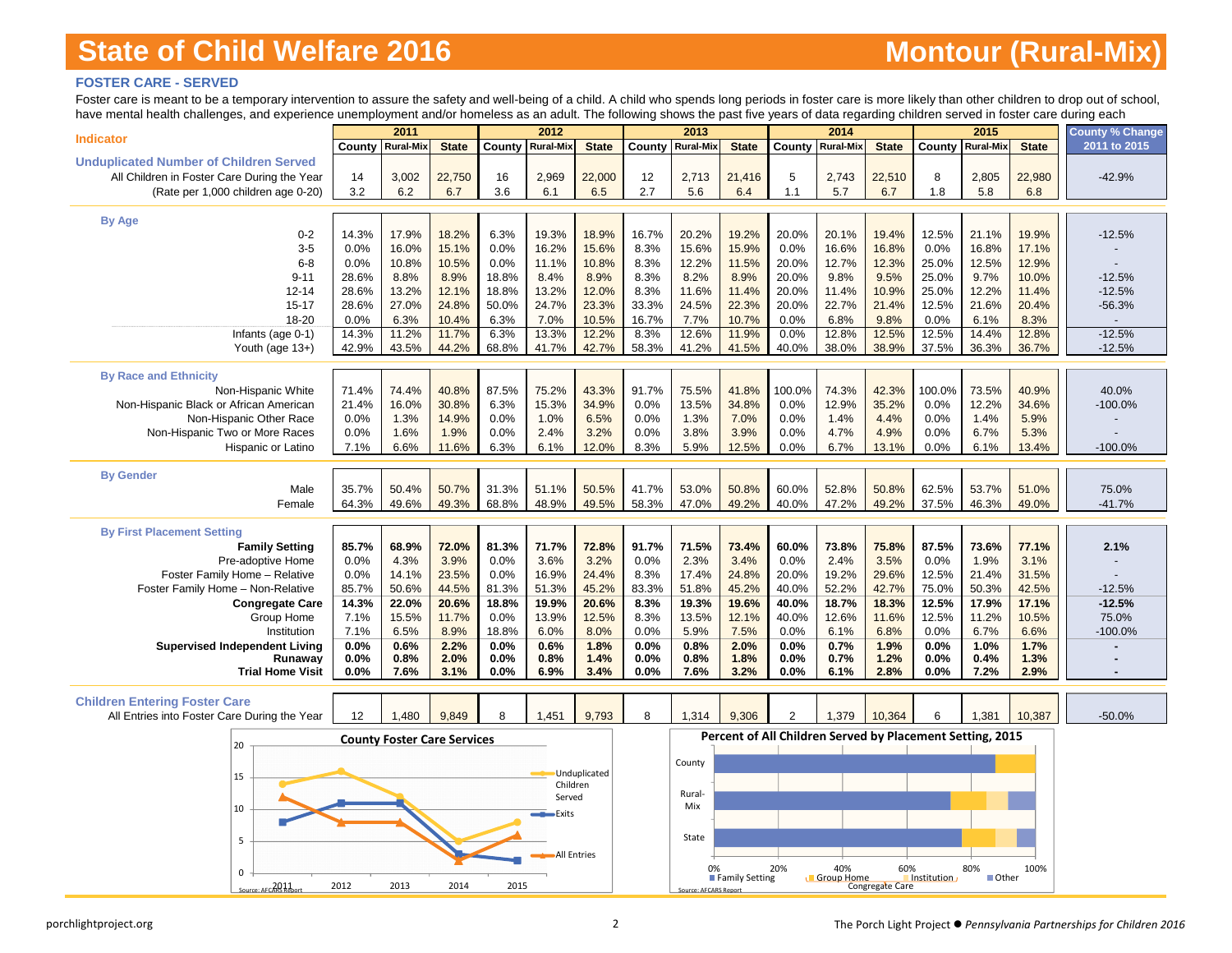### **FOSTER CARE - FIRST TIME ENTRIES**

Data on first time entries provides information on children who have just begun their foster care experience during the past federal fiscal year. How the child welfare system is serving them may say something about current system practice and decision making.

| 2011 to 2015<br>Rural-Mix<br><b>State</b><br>County<br>Rural-Mix<br><b>State</b><br>County<br><b>Rural-Mix</b><br><b>State</b><br>County<br><b>Rural-Mix</b><br><b>State</b><br>County<br><b>Rural-Mix</b><br><b>State</b><br>County<br><b>Children Entering for the First Time</b><br>6,979<br>6<br>$\overline{2}$<br>First Time Entries During the Year<br>9<br>1,091<br>6<br>1,064<br>7,018<br>957<br>6,698<br>1,031<br>7,592<br>1,097<br>7,843<br>$\mathbf{1}$<br>$-88.9%$<br>2.0<br>2.3<br>2.1<br>2.2<br>2.1<br>2.0<br>2.0<br>0.5<br>2.1<br>2.3<br>0.2<br>2.3<br>2.3<br>(Rate per 1,000 children age 0-20)<br>1.4<br>1.4<br>First Time Entries as Percent of All Entries<br>75.0%<br>70.9%<br>75.0%<br>73.3%<br>71.7%<br>75.0%<br>72.8%<br>72.0%<br>100.0%<br>74.8%<br>73.3%<br>73.7%<br>16.7%<br>79.4%<br>75.5%<br>$-77.8%$<br><b>By Age</b><br>32.8%<br>$0 - 2$<br>22.2%<br>27.2%<br>31.7%<br>0.0%<br>31.1%<br>32.2%<br>16.7%<br>31.1%<br>0.0%<br>29.0%<br>32.7%<br>100.0%<br>31.3%<br>32.7%<br>350.0%<br>13.9%<br>14.1%<br>14.2%<br>13.7%<br>0.0%<br>$3-5$<br>0.0%<br>0.0%<br>13.9%<br>16.7%<br>14.6%<br>14.9%<br>15.7%<br>0.0%<br>15.9%<br>14.6%<br>0.0%<br>8.6%<br>9.3%<br>0.0%<br>9.1%<br>10.1%<br>16.7%<br>9.3%<br>10.0%<br>0.0%<br>11.0%<br>11.5%<br>0.0%<br>10.0%<br>11.9%<br>$6 - 8$<br>$9 - 11$<br>33.3%<br>6.2%<br>7.9%<br>16.7%<br>8.4%<br>8.6%<br>16.7%<br>8.2%<br>8.2%<br>0.0%<br>10.6%<br>9.2%<br>0.0%<br>7.9%<br>9.8%<br>$-100.0%$<br>44.4%<br>33.3%<br>16.1%<br>13.5%<br>50.0%<br>15.1%<br>12.7%<br>$-100.0%$<br>$12 - 14$<br>18.1%<br>14.7%<br>14.4%<br>16.7%<br>13.6%<br>0.0%<br>15.9%<br>13.4%<br>$15 - 17$<br>25.9%<br>22.2%<br>50.0%<br>21.4%<br>20.4%<br>16.7%<br>24.1%<br>20.8%<br>50.0%<br>18.0%<br>0.0%<br>19.0%<br>0.0%<br>19.3%<br>17.4%<br>18-20<br>0.0%<br>0.0%<br>0.0%<br>0.0%<br>0.0%<br>0.0%<br>0.0%<br>0.1%<br>0.1%<br>0.0%<br>0.1%<br>0.0%<br>0.1%<br>0.1%<br>0.1%<br>25.7%<br>25.8%<br>26.2%<br>26.4%<br>26.3%<br>22.2%<br>21.5%<br>0.0%<br>16.7%<br>24.2%<br>0.0%<br>23.6%<br>100.0%<br>26.1%<br>26.2%<br>350.0%<br>Infants (age 0-1)<br>31.4%<br>27.6%<br>Youth (age 13+)<br>33.3%<br>40.1%<br>33.8%<br>83.3%<br>33.1%<br>31.2%<br>16.7%<br>35.1%<br>50.0%<br>31.1%<br>0.0%<br>31.4%<br>27.5%<br>$-100.0\%$<br><b>By Race and Ethnicity</b><br>66.7%<br>73.8%<br>46.1%<br>100.0%<br>75.4%<br>49.3%<br>100.0%<br>75.1%<br>45.7%<br>100.0%<br>73.9%<br>46.9%<br>100.0%<br>72.8%<br>42.7%<br>50.0%<br>Non-Hispanic White<br>Non-Hispanic Black or African American<br>22.2%<br>16.5%<br>27.4%<br>0.0%<br>16.1%<br>31.9%<br>0.0%<br>13.2%<br>29.6%<br>0.0%<br>11.4%<br>29.2%<br>0.0%<br>11.7%<br>29.1%<br>$-100.0%$<br>Non-Hispanic Other Race<br>0.0%<br>1.2%<br>1.8%<br>7.9%<br>0.0%<br>1.6%<br>5.1%<br>8.7%<br>1.3%<br>12.2%<br>0.0%<br>4.1%<br>0.0%<br>0.0%<br>1.5%<br>0.0%<br>1.9%<br>0.0%<br>1.9%<br>3.0%<br>0.0%<br>3.9%<br>3.9%<br>0.0%<br>4.4%<br>4.9%<br>0.0%<br>8.0%<br>Non-Hispanic Two or More Races<br>1.5%<br>5.6%<br>12.4%<br>0.0%<br>5.5%<br>11.7%<br>6.1%<br>13.0%<br>8.6%<br>13.9%<br>Hispanic or Latino<br>11.1%<br>7.0%<br>0.0%<br>0.0%<br>0.0%<br>6.0%<br>14.0%<br>$-100.0%$<br><b>By Gender</b><br>52.4%<br>50.9%<br>50.9%<br>Male<br>33.3%<br>49.1%<br>49.6%<br>33.3%<br>51.8%<br>49.9%<br>33.3%<br>50.1%<br>50.0%<br>52.6%<br>100.0%<br>53.5%<br>200.0%<br>49.9%<br>50.0%<br>47.4%<br>66.7%<br>50.9%<br>50.4%<br>66.7%<br>48.2%<br>50.1%<br>66.7%<br>47.6%<br>49.1%<br>0.0%<br>46.5%<br>49.1%<br>$-100.0%$<br>Female<br><b>By First Placement Setting</b><br><b>Family Setting</b><br>88.9%<br>68.9%<br>74.8%<br>66.7%<br>74.8%<br>76.4%<br>100.0%<br>70.8%<br>76.7%<br>0.0%<br>76.9%<br>80.7%<br>100.0%<br>75.7%<br>80.9%<br>12.5%<br>0.0%<br>0.0%<br>0.2%<br>0.0%<br>0.0%<br>0.2%<br>0.0%<br>0.2%<br>0.3%<br>0.0%<br>0.1%<br>0.2%<br>0.0%<br>0.1%<br>0.1%<br>Pre-adoptive Home<br>25.0%<br>25.8%<br>27.2%<br>Foster Family Home - Relative<br>0.0%<br>16.0%<br>0.0%<br>17.2%<br>16.7%<br>16.6%<br>0.0%<br>20.6%<br>33.1%<br>0.0%<br>22.6%<br>33.6%<br>52.9%<br>49.5%<br>66.7%<br>57.6%<br>50.4%<br>83.3%<br>54.0%<br>49.3%<br>56.3%<br>47.5%<br>53.0%<br>12.5%<br>Foster Family Home - Non-Relative<br>88.9%<br>0.0%<br>100.0%<br>47.2%<br>27.9%<br>33.3%<br>21.5%<br>21.1%<br>25.4%<br>21.0%<br>21.0%<br>17.5%<br>0.0%<br>20.3%<br>17.0%<br><b>Congregate Care</b><br>11.1%<br>22.4%<br>0.0%<br>100.0%<br>$-100.0%$<br>Group Home<br>22.9%<br>14.8%<br>0.0%<br>16.4%<br>14.7%<br>20.0%<br>15.0%<br>100.0%<br>12.1%<br>10.7%<br>0.0%<br>0.0%<br>15.3%<br>0.0%<br>13.3%<br>0.0%<br>Institution<br>11.1%<br>4.9%<br>7.6%<br>33.3%<br>5.1%<br>6.4%<br>5.4%<br>6.0%<br>0.0%<br>5.6%<br>5.4%<br>0.0%<br>7.0%<br>6.3%<br>$-100.0%$<br>0.2%<br>0.2%<br>0.1%<br><b>Supervised Independent Living</b><br>0.0%<br>0.1%<br>0.3%<br>0.0%<br>0.0%<br>0.0%<br>0.1%<br>0.0%<br>0.0%<br>0.0%<br>0.1%<br>0.2%<br>0.5%<br>0.6%<br>Runaway<br>0.0%<br>0.0%<br>0.7%<br>0.0%<br>0.3%<br>0.4%<br>0.0%<br>0.0%<br>0.3%<br>0.4%<br>0.0%<br>0.0%<br>0.4%<br><b>Trial Home Visit</b><br>0.0%<br>3.1%<br>1.9%<br>0.0%<br>3.4%<br>1.9%<br>0.0%<br>3.0%<br>1.5%<br>0.0%<br>1.8%<br>1.2%<br>0.0%<br>3.9%<br>1.5%<br><b>First Time Entries into Foster Care</b><br><b>Children Entering Foster Care</b><br>by Age Group and Year of Entry<br>14<br>100%<br>90%<br>12<br>80%<br>10<br>70%<br>2011<br>60%<br>8<br>Re-Entries<br>50%<br>2012<br>6<br>40%<br>2013<br>30%<br>4<br>2014<br>First Time<br>20%<br>Entries<br>2<br>2015<br>10%<br>75%<br>100%<br>(including<br>75%<br>75%<br>17% |                  | 2011 |  | 2012 |          | 2013 |  | 2014 |  | 2015 | County % Change |
|-----------------------------------------------------------------------------------------------------------------------------------------------------------------------------------------------------------------------------------------------------------------------------------------------------------------------------------------------------------------------------------------------------------------------------------------------------------------------------------------------------------------------------------------------------------------------------------------------------------------------------------------------------------------------------------------------------------------------------------------------------------------------------------------------------------------------------------------------------------------------------------------------------------------------------------------------------------------------------------------------------------------------------------------------------------------------------------------------------------------------------------------------------------------------------------------------------------------------------------------------------------------------------------------------------------------------------------------------------------------------------------------------------------------------------------------------------------------------------------------------------------------------------------------------------------------------------------------------------------------------------------------------------------------------------------------------------------------------------------------------------------------------------------------------------------------------------------------------------------------------------------------------------------------------------------------------------------------------------------------------------------------------------------------------------------------------------------------------------------------------------------------------------------------------------------------------------------------------------------------------------------------------------------------------------------------------------------------------------------------------------------------------------------------------------------------------------------------------------------------------------------------------------------------------------------------------------------------------------------------------------------------------------------------------------------------------------------------------------------------------------------------------------------------------------------------------------------------------------------------------------------------------------------------------------------------------------------------------------------------------------------------------------------------------------------------------------------------------------------------------------------------------------------------------------------------------------------------------------------------------------------------------------------------------------------------------------------------------------------------------------------------------------------------------------------------------------------------------------------------------------------------------------------------------------------------------------------------------------------------------------------------------------------------------------------------------------------------------------------------------------------------------------------------------------------------------------------------------------------------------------------------------------------------------------------------------------------------------------------------------------------------------------------------------------------------------------------------------------------------------------------------------------------------------------------------------------------------------------------------------------------------------------------------------------------------------------------------------------------------------------------------------------------------------------------------------------------------------------------------------------------------------------------------------------------------------------------------------------------------------------------------------------------------------------------------------------------------------------------------------------------------------------------------------------------------------------------------------------------------------------------------------------------------------------------------------------------------------------------------------------------------------------------------------------------------------------------------------------------------------------------------------------------------------------------------------------------------------------------------------------------------------------------------------------------------------------------------------------------------------------------------------------------------------------------------------------------------------------------------------------------------------------|------------------|------|--|------|----------|------|--|------|--|------|-----------------|
|                                                                                                                                                                                                                                                                                                                                                                                                                                                                                                                                                                                                                                                                                                                                                                                                                                                                                                                                                                                                                                                                                                                                                                                                                                                                                                                                                                                                                                                                                                                                                                                                                                                                                                                                                                                                                                                                                                                                                                                                                                                                                                                                                                                                                                                                                                                                                                                                                                                                                                                                                                                                                                                                                                                                                                                                                                                                                                                                                                                                                                                                                                                                                                                                                                                                                                                                                                                                                                                                                                                                                                                                                                                                                                                                                                                                                                                                                                                                                                                                                                                                                                                                                                                                                                                                                                                                                                                                                                                                                                                                                                                                                                                                                                                                                                                                                                                                                                                                                                                                                                                                                                                                                                                                                                                                                                                                                                                                                                                                                                                             | <b>Indicator</b> |      |  |      |          |      |  |      |  |      |                 |
|                                                                                                                                                                                                                                                                                                                                                                                                                                                                                                                                                                                                                                                                                                                                                                                                                                                                                                                                                                                                                                                                                                                                                                                                                                                                                                                                                                                                                                                                                                                                                                                                                                                                                                                                                                                                                                                                                                                                                                                                                                                                                                                                                                                                                                                                                                                                                                                                                                                                                                                                                                                                                                                                                                                                                                                                                                                                                                                                                                                                                                                                                                                                                                                                                                                                                                                                                                                                                                                                                                                                                                                                                                                                                                                                                                                                                                                                                                                                                                                                                                                                                                                                                                                                                                                                                                                                                                                                                                                                                                                                                                                                                                                                                                                                                                                                                                                                                                                                                                                                                                                                                                                                                                                                                                                                                                                                                                                                                                                                                                                             |                  |      |  |      |          |      |  |      |  |      |                 |
|                                                                                                                                                                                                                                                                                                                                                                                                                                                                                                                                                                                                                                                                                                                                                                                                                                                                                                                                                                                                                                                                                                                                                                                                                                                                                                                                                                                                                                                                                                                                                                                                                                                                                                                                                                                                                                                                                                                                                                                                                                                                                                                                                                                                                                                                                                                                                                                                                                                                                                                                                                                                                                                                                                                                                                                                                                                                                                                                                                                                                                                                                                                                                                                                                                                                                                                                                                                                                                                                                                                                                                                                                                                                                                                                                                                                                                                                                                                                                                                                                                                                                                                                                                                                                                                                                                                                                                                                                                                                                                                                                                                                                                                                                                                                                                                                                                                                                                                                                                                                                                                                                                                                                                                                                                                                                                                                                                                                                                                                                                                             |                  |      |  |      |          |      |  |      |  |      |                 |
|                                                                                                                                                                                                                                                                                                                                                                                                                                                                                                                                                                                                                                                                                                                                                                                                                                                                                                                                                                                                                                                                                                                                                                                                                                                                                                                                                                                                                                                                                                                                                                                                                                                                                                                                                                                                                                                                                                                                                                                                                                                                                                                                                                                                                                                                                                                                                                                                                                                                                                                                                                                                                                                                                                                                                                                                                                                                                                                                                                                                                                                                                                                                                                                                                                                                                                                                                                                                                                                                                                                                                                                                                                                                                                                                                                                                                                                                                                                                                                                                                                                                                                                                                                                                                                                                                                                                                                                                                                                                                                                                                                                                                                                                                                                                                                                                                                                                                                                                                                                                                                                                                                                                                                                                                                                                                                                                                                                                                                                                                                                             |                  |      |  |      |          |      |  |      |  |      |                 |
|                                                                                                                                                                                                                                                                                                                                                                                                                                                                                                                                                                                                                                                                                                                                                                                                                                                                                                                                                                                                                                                                                                                                                                                                                                                                                                                                                                                                                                                                                                                                                                                                                                                                                                                                                                                                                                                                                                                                                                                                                                                                                                                                                                                                                                                                                                                                                                                                                                                                                                                                                                                                                                                                                                                                                                                                                                                                                                                                                                                                                                                                                                                                                                                                                                                                                                                                                                                                                                                                                                                                                                                                                                                                                                                                                                                                                                                                                                                                                                                                                                                                                                                                                                                                                                                                                                                                                                                                                                                                                                                                                                                                                                                                                                                                                                                                                                                                                                                                                                                                                                                                                                                                                                                                                                                                                                                                                                                                                                                                                                                             |                  |      |  |      |          |      |  |      |  |      |                 |
|                                                                                                                                                                                                                                                                                                                                                                                                                                                                                                                                                                                                                                                                                                                                                                                                                                                                                                                                                                                                                                                                                                                                                                                                                                                                                                                                                                                                                                                                                                                                                                                                                                                                                                                                                                                                                                                                                                                                                                                                                                                                                                                                                                                                                                                                                                                                                                                                                                                                                                                                                                                                                                                                                                                                                                                                                                                                                                                                                                                                                                                                                                                                                                                                                                                                                                                                                                                                                                                                                                                                                                                                                                                                                                                                                                                                                                                                                                                                                                                                                                                                                                                                                                                                                                                                                                                                                                                                                                                                                                                                                                                                                                                                                                                                                                                                                                                                                                                                                                                                                                                                                                                                                                                                                                                                                                                                                                                                                                                                                                                             |                  |      |  |      |          |      |  |      |  |      |                 |
|                                                                                                                                                                                                                                                                                                                                                                                                                                                                                                                                                                                                                                                                                                                                                                                                                                                                                                                                                                                                                                                                                                                                                                                                                                                                                                                                                                                                                                                                                                                                                                                                                                                                                                                                                                                                                                                                                                                                                                                                                                                                                                                                                                                                                                                                                                                                                                                                                                                                                                                                                                                                                                                                                                                                                                                                                                                                                                                                                                                                                                                                                                                                                                                                                                                                                                                                                                                                                                                                                                                                                                                                                                                                                                                                                                                                                                                                                                                                                                                                                                                                                                                                                                                                                                                                                                                                                                                                                                                                                                                                                                                                                                                                                                                                                                                                                                                                                                                                                                                                                                                                                                                                                                                                                                                                                                                                                                                                                                                                                                                             |                  |      |  |      |          |      |  |      |  |      |                 |
|                                                                                                                                                                                                                                                                                                                                                                                                                                                                                                                                                                                                                                                                                                                                                                                                                                                                                                                                                                                                                                                                                                                                                                                                                                                                                                                                                                                                                                                                                                                                                                                                                                                                                                                                                                                                                                                                                                                                                                                                                                                                                                                                                                                                                                                                                                                                                                                                                                                                                                                                                                                                                                                                                                                                                                                                                                                                                                                                                                                                                                                                                                                                                                                                                                                                                                                                                                                                                                                                                                                                                                                                                                                                                                                                                                                                                                                                                                                                                                                                                                                                                                                                                                                                                                                                                                                                                                                                                                                                                                                                                                                                                                                                                                                                                                                                                                                                                                                                                                                                                                                                                                                                                                                                                                                                                                                                                                                                                                                                                                                             |                  |      |  |      |          |      |  |      |  |      |                 |
|                                                                                                                                                                                                                                                                                                                                                                                                                                                                                                                                                                                                                                                                                                                                                                                                                                                                                                                                                                                                                                                                                                                                                                                                                                                                                                                                                                                                                                                                                                                                                                                                                                                                                                                                                                                                                                                                                                                                                                                                                                                                                                                                                                                                                                                                                                                                                                                                                                                                                                                                                                                                                                                                                                                                                                                                                                                                                                                                                                                                                                                                                                                                                                                                                                                                                                                                                                                                                                                                                                                                                                                                                                                                                                                                                                                                                                                                                                                                                                                                                                                                                                                                                                                                                                                                                                                                                                                                                                                                                                                                                                                                                                                                                                                                                                                                                                                                                                                                                                                                                                                                                                                                                                                                                                                                                                                                                                                                                                                                                                                             |                  |      |  |      |          |      |  |      |  |      |                 |
|                                                                                                                                                                                                                                                                                                                                                                                                                                                                                                                                                                                                                                                                                                                                                                                                                                                                                                                                                                                                                                                                                                                                                                                                                                                                                                                                                                                                                                                                                                                                                                                                                                                                                                                                                                                                                                                                                                                                                                                                                                                                                                                                                                                                                                                                                                                                                                                                                                                                                                                                                                                                                                                                                                                                                                                                                                                                                                                                                                                                                                                                                                                                                                                                                                                                                                                                                                                                                                                                                                                                                                                                                                                                                                                                                                                                                                                                                                                                                                                                                                                                                                                                                                                                                                                                                                                                                                                                                                                                                                                                                                                                                                                                                                                                                                                                                                                                                                                                                                                                                                                                                                                                                                                                                                                                                                                                                                                                                                                                                                                             |                  |      |  |      |          |      |  |      |  |      |                 |
|                                                                                                                                                                                                                                                                                                                                                                                                                                                                                                                                                                                                                                                                                                                                                                                                                                                                                                                                                                                                                                                                                                                                                                                                                                                                                                                                                                                                                                                                                                                                                                                                                                                                                                                                                                                                                                                                                                                                                                                                                                                                                                                                                                                                                                                                                                                                                                                                                                                                                                                                                                                                                                                                                                                                                                                                                                                                                                                                                                                                                                                                                                                                                                                                                                                                                                                                                                                                                                                                                                                                                                                                                                                                                                                                                                                                                                                                                                                                                                                                                                                                                                                                                                                                                                                                                                                                                                                                                                                                                                                                                                                                                                                                                                                                                                                                                                                                                                                                                                                                                                                                                                                                                                                                                                                                                                                                                                                                                                                                                                                             |                  |      |  |      |          |      |  |      |  |      |                 |
|                                                                                                                                                                                                                                                                                                                                                                                                                                                                                                                                                                                                                                                                                                                                                                                                                                                                                                                                                                                                                                                                                                                                                                                                                                                                                                                                                                                                                                                                                                                                                                                                                                                                                                                                                                                                                                                                                                                                                                                                                                                                                                                                                                                                                                                                                                                                                                                                                                                                                                                                                                                                                                                                                                                                                                                                                                                                                                                                                                                                                                                                                                                                                                                                                                                                                                                                                                                                                                                                                                                                                                                                                                                                                                                                                                                                                                                                                                                                                                                                                                                                                                                                                                                                                                                                                                                                                                                                                                                                                                                                                                                                                                                                                                                                                                                                                                                                                                                                                                                                                                                                                                                                                                                                                                                                                                                                                                                                                                                                                                                             |                  |      |  |      |          |      |  |      |  |      |                 |
|                                                                                                                                                                                                                                                                                                                                                                                                                                                                                                                                                                                                                                                                                                                                                                                                                                                                                                                                                                                                                                                                                                                                                                                                                                                                                                                                                                                                                                                                                                                                                                                                                                                                                                                                                                                                                                                                                                                                                                                                                                                                                                                                                                                                                                                                                                                                                                                                                                                                                                                                                                                                                                                                                                                                                                                                                                                                                                                                                                                                                                                                                                                                                                                                                                                                                                                                                                                                                                                                                                                                                                                                                                                                                                                                                                                                                                                                                                                                                                                                                                                                                                                                                                                                                                                                                                                                                                                                                                                                                                                                                                                                                                                                                                                                                                                                                                                                                                                                                                                                                                                                                                                                                                                                                                                                                                                                                                                                                                                                                                                             |                  |      |  |      |          |      |  |      |  |      |                 |
|                                                                                                                                                                                                                                                                                                                                                                                                                                                                                                                                                                                                                                                                                                                                                                                                                                                                                                                                                                                                                                                                                                                                                                                                                                                                                                                                                                                                                                                                                                                                                                                                                                                                                                                                                                                                                                                                                                                                                                                                                                                                                                                                                                                                                                                                                                                                                                                                                                                                                                                                                                                                                                                                                                                                                                                                                                                                                                                                                                                                                                                                                                                                                                                                                                                                                                                                                                                                                                                                                                                                                                                                                                                                                                                                                                                                                                                                                                                                                                                                                                                                                                                                                                                                                                                                                                                                                                                                                                                                                                                                                                                                                                                                                                                                                                                                                                                                                                                                                                                                                                                                                                                                                                                                                                                                                                                                                                                                                                                                                                                             |                  |      |  |      |          |      |  |      |  |      |                 |
|                                                                                                                                                                                                                                                                                                                                                                                                                                                                                                                                                                                                                                                                                                                                                                                                                                                                                                                                                                                                                                                                                                                                                                                                                                                                                                                                                                                                                                                                                                                                                                                                                                                                                                                                                                                                                                                                                                                                                                                                                                                                                                                                                                                                                                                                                                                                                                                                                                                                                                                                                                                                                                                                                                                                                                                                                                                                                                                                                                                                                                                                                                                                                                                                                                                                                                                                                                                                                                                                                                                                                                                                                                                                                                                                                                                                                                                                                                                                                                                                                                                                                                                                                                                                                                                                                                                                                                                                                                                                                                                                                                                                                                                                                                                                                                                                                                                                                                                                                                                                                                                                                                                                                                                                                                                                                                                                                                                                                                                                                                                             |                  |      |  |      |          |      |  |      |  |      |                 |
|                                                                                                                                                                                                                                                                                                                                                                                                                                                                                                                                                                                                                                                                                                                                                                                                                                                                                                                                                                                                                                                                                                                                                                                                                                                                                                                                                                                                                                                                                                                                                                                                                                                                                                                                                                                                                                                                                                                                                                                                                                                                                                                                                                                                                                                                                                                                                                                                                                                                                                                                                                                                                                                                                                                                                                                                                                                                                                                                                                                                                                                                                                                                                                                                                                                                                                                                                                                                                                                                                                                                                                                                                                                                                                                                                                                                                                                                                                                                                                                                                                                                                                                                                                                                                                                                                                                                                                                                                                                                                                                                                                                                                                                                                                                                                                                                                                                                                                                                                                                                                                                                                                                                                                                                                                                                                                                                                                                                                                                                                                                             |                  |      |  |      |          |      |  |      |  |      |                 |
|                                                                                                                                                                                                                                                                                                                                                                                                                                                                                                                                                                                                                                                                                                                                                                                                                                                                                                                                                                                                                                                                                                                                                                                                                                                                                                                                                                                                                                                                                                                                                                                                                                                                                                                                                                                                                                                                                                                                                                                                                                                                                                                                                                                                                                                                                                                                                                                                                                                                                                                                                                                                                                                                                                                                                                                                                                                                                                                                                                                                                                                                                                                                                                                                                                                                                                                                                                                                                                                                                                                                                                                                                                                                                                                                                                                                                                                                                                                                                                                                                                                                                                                                                                                                                                                                                                                                                                                                                                                                                                                                                                                                                                                                                                                                                                                                                                                                                                                                                                                                                                                                                                                                                                                                                                                                                                                                                                                                                                                                                                                             |                  |      |  |      |          |      |  |      |  |      |                 |
|                                                                                                                                                                                                                                                                                                                                                                                                                                                                                                                                                                                                                                                                                                                                                                                                                                                                                                                                                                                                                                                                                                                                                                                                                                                                                                                                                                                                                                                                                                                                                                                                                                                                                                                                                                                                                                                                                                                                                                                                                                                                                                                                                                                                                                                                                                                                                                                                                                                                                                                                                                                                                                                                                                                                                                                                                                                                                                                                                                                                                                                                                                                                                                                                                                                                                                                                                                                                                                                                                                                                                                                                                                                                                                                                                                                                                                                                                                                                                                                                                                                                                                                                                                                                                                                                                                                                                                                                                                                                                                                                                                                                                                                                                                                                                                                                                                                                                                                                                                                                                                                                                                                                                                                                                                                                                                                                                                                                                                                                                                                             |                  |      |  |      |          |      |  |      |  |      |                 |
|                                                                                                                                                                                                                                                                                                                                                                                                                                                                                                                                                                                                                                                                                                                                                                                                                                                                                                                                                                                                                                                                                                                                                                                                                                                                                                                                                                                                                                                                                                                                                                                                                                                                                                                                                                                                                                                                                                                                                                                                                                                                                                                                                                                                                                                                                                                                                                                                                                                                                                                                                                                                                                                                                                                                                                                                                                                                                                                                                                                                                                                                                                                                                                                                                                                                                                                                                                                                                                                                                                                                                                                                                                                                                                                                                                                                                                                                                                                                                                                                                                                                                                                                                                                                                                                                                                                                                                                                                                                                                                                                                                                                                                                                                                                                                                                                                                                                                                                                                                                                                                                                                                                                                                                                                                                                                                                                                                                                                                                                                                                             |                  |      |  |      |          |      |  |      |  |      |                 |
|                                                                                                                                                                                                                                                                                                                                                                                                                                                                                                                                                                                                                                                                                                                                                                                                                                                                                                                                                                                                                                                                                                                                                                                                                                                                                                                                                                                                                                                                                                                                                                                                                                                                                                                                                                                                                                                                                                                                                                                                                                                                                                                                                                                                                                                                                                                                                                                                                                                                                                                                                                                                                                                                                                                                                                                                                                                                                                                                                                                                                                                                                                                                                                                                                                                                                                                                                                                                                                                                                                                                                                                                                                                                                                                                                                                                                                                                                                                                                                                                                                                                                                                                                                                                                                                                                                                                                                                                                                                                                                                                                                                                                                                                                                                                                                                                                                                                                                                                                                                                                                                                                                                                                                                                                                                                                                                                                                                                                                                                                                                             |                  |      |  |      |          |      |  |      |  |      |                 |
|                                                                                                                                                                                                                                                                                                                                                                                                                                                                                                                                                                                                                                                                                                                                                                                                                                                                                                                                                                                                                                                                                                                                                                                                                                                                                                                                                                                                                                                                                                                                                                                                                                                                                                                                                                                                                                                                                                                                                                                                                                                                                                                                                                                                                                                                                                                                                                                                                                                                                                                                                                                                                                                                                                                                                                                                                                                                                                                                                                                                                                                                                                                                                                                                                                                                                                                                                                                                                                                                                                                                                                                                                                                                                                                                                                                                                                                                                                                                                                                                                                                                                                                                                                                                                                                                                                                                                                                                                                                                                                                                                                                                                                                                                                                                                                                                                                                                                                                                                                                                                                                                                                                                                                                                                                                                                                                                                                                                                                                                                                                             |                  |      |  |      |          |      |  |      |  |      |                 |
|                                                                                                                                                                                                                                                                                                                                                                                                                                                                                                                                                                                                                                                                                                                                                                                                                                                                                                                                                                                                                                                                                                                                                                                                                                                                                                                                                                                                                                                                                                                                                                                                                                                                                                                                                                                                                                                                                                                                                                                                                                                                                                                                                                                                                                                                                                                                                                                                                                                                                                                                                                                                                                                                                                                                                                                                                                                                                                                                                                                                                                                                                                                                                                                                                                                                                                                                                                                                                                                                                                                                                                                                                                                                                                                                                                                                                                                                                                                                                                                                                                                                                                                                                                                                                                                                                                                                                                                                                                                                                                                                                                                                                                                                                                                                                                                                                                                                                                                                                                                                                                                                                                                                                                                                                                                                                                                                                                                                                                                                                                                             |                  |      |  |      |          |      |  |      |  |      |                 |
|                                                                                                                                                                                                                                                                                                                                                                                                                                                                                                                                                                                                                                                                                                                                                                                                                                                                                                                                                                                                                                                                                                                                                                                                                                                                                                                                                                                                                                                                                                                                                                                                                                                                                                                                                                                                                                                                                                                                                                                                                                                                                                                                                                                                                                                                                                                                                                                                                                                                                                                                                                                                                                                                                                                                                                                                                                                                                                                                                                                                                                                                                                                                                                                                                                                                                                                                                                                                                                                                                                                                                                                                                                                                                                                                                                                                                                                                                                                                                                                                                                                                                                                                                                                                                                                                                                                                                                                                                                                                                                                                                                                                                                                                                                                                                                                                                                                                                                                                                                                                                                                                                                                                                                                                                                                                                                                                                                                                                                                                                                                             |                  |      |  |      |          |      |  |      |  |      |                 |
|                                                                                                                                                                                                                                                                                                                                                                                                                                                                                                                                                                                                                                                                                                                                                                                                                                                                                                                                                                                                                                                                                                                                                                                                                                                                                                                                                                                                                                                                                                                                                                                                                                                                                                                                                                                                                                                                                                                                                                                                                                                                                                                                                                                                                                                                                                                                                                                                                                                                                                                                                                                                                                                                                                                                                                                                                                                                                                                                                                                                                                                                                                                                                                                                                                                                                                                                                                                                                                                                                                                                                                                                                                                                                                                                                                                                                                                                                                                                                                                                                                                                                                                                                                                                                                                                                                                                                                                                                                                                                                                                                                                                                                                                                                                                                                                                                                                                                                                                                                                                                                                                                                                                                                                                                                                                                                                                                                                                                                                                                                                             |                  |      |  |      |          |      |  |      |  |      |                 |
|                                                                                                                                                                                                                                                                                                                                                                                                                                                                                                                                                                                                                                                                                                                                                                                                                                                                                                                                                                                                                                                                                                                                                                                                                                                                                                                                                                                                                                                                                                                                                                                                                                                                                                                                                                                                                                                                                                                                                                                                                                                                                                                                                                                                                                                                                                                                                                                                                                                                                                                                                                                                                                                                                                                                                                                                                                                                                                                                                                                                                                                                                                                                                                                                                                                                                                                                                                                                                                                                                                                                                                                                                                                                                                                                                                                                                                                                                                                                                                                                                                                                                                                                                                                                                                                                                                                                                                                                                                                                                                                                                                                                                                                                                                                                                                                                                                                                                                                                                                                                                                                                                                                                                                                                                                                                                                                                                                                                                                                                                                                             |                  |      |  |      |          |      |  |      |  |      |                 |
|                                                                                                                                                                                                                                                                                                                                                                                                                                                                                                                                                                                                                                                                                                                                                                                                                                                                                                                                                                                                                                                                                                                                                                                                                                                                                                                                                                                                                                                                                                                                                                                                                                                                                                                                                                                                                                                                                                                                                                                                                                                                                                                                                                                                                                                                                                                                                                                                                                                                                                                                                                                                                                                                                                                                                                                                                                                                                                                                                                                                                                                                                                                                                                                                                                                                                                                                                                                                                                                                                                                                                                                                                                                                                                                                                                                                                                                                                                                                                                                                                                                                                                                                                                                                                                                                                                                                                                                                                                                                                                                                                                                                                                                                                                                                                                                                                                                                                                                                                                                                                                                                                                                                                                                                                                                                                                                                                                                                                                                                                                                             |                  |      |  |      |          |      |  |      |  |      |                 |
|                                                                                                                                                                                                                                                                                                                                                                                                                                                                                                                                                                                                                                                                                                                                                                                                                                                                                                                                                                                                                                                                                                                                                                                                                                                                                                                                                                                                                                                                                                                                                                                                                                                                                                                                                                                                                                                                                                                                                                                                                                                                                                                                                                                                                                                                                                                                                                                                                                                                                                                                                                                                                                                                                                                                                                                                                                                                                                                                                                                                                                                                                                                                                                                                                                                                                                                                                                                                                                                                                                                                                                                                                                                                                                                                                                                                                                                                                                                                                                                                                                                                                                                                                                                                                                                                                                                                                                                                                                                                                                                                                                                                                                                                                                                                                                                                                                                                                                                                                                                                                                                                                                                                                                                                                                                                                                                                                                                                                                                                                                                             |                  |      |  |      |          |      |  |      |  |      |                 |
|                                                                                                                                                                                                                                                                                                                                                                                                                                                                                                                                                                                                                                                                                                                                                                                                                                                                                                                                                                                                                                                                                                                                                                                                                                                                                                                                                                                                                                                                                                                                                                                                                                                                                                                                                                                                                                                                                                                                                                                                                                                                                                                                                                                                                                                                                                                                                                                                                                                                                                                                                                                                                                                                                                                                                                                                                                                                                                                                                                                                                                                                                                                                                                                                                                                                                                                                                                                                                                                                                                                                                                                                                                                                                                                                                                                                                                                                                                                                                                                                                                                                                                                                                                                                                                                                                                                                                                                                                                                                                                                                                                                                                                                                                                                                                                                                                                                                                                                                                                                                                                                                                                                                                                                                                                                                                                                                                                                                                                                                                                                             |                  |      |  |      |          |      |  |      |  |      |                 |
|                                                                                                                                                                                                                                                                                                                                                                                                                                                                                                                                                                                                                                                                                                                                                                                                                                                                                                                                                                                                                                                                                                                                                                                                                                                                                                                                                                                                                                                                                                                                                                                                                                                                                                                                                                                                                                                                                                                                                                                                                                                                                                                                                                                                                                                                                                                                                                                                                                                                                                                                                                                                                                                                                                                                                                                                                                                                                                                                                                                                                                                                                                                                                                                                                                                                                                                                                                                                                                                                                                                                                                                                                                                                                                                                                                                                                                                                                                                                                                                                                                                                                                                                                                                                                                                                                                                                                                                                                                                                                                                                                                                                                                                                                                                                                                                                                                                                                                                                                                                                                                                                                                                                                                                                                                                                                                                                                                                                                                                                                                                             |                  |      |  |      |          |      |  |      |  |      |                 |
|                                                                                                                                                                                                                                                                                                                                                                                                                                                                                                                                                                                                                                                                                                                                                                                                                                                                                                                                                                                                                                                                                                                                                                                                                                                                                                                                                                                                                                                                                                                                                                                                                                                                                                                                                                                                                                                                                                                                                                                                                                                                                                                                                                                                                                                                                                                                                                                                                                                                                                                                                                                                                                                                                                                                                                                                                                                                                                                                                                                                                                                                                                                                                                                                                                                                                                                                                                                                                                                                                                                                                                                                                                                                                                                                                                                                                                                                                                                                                                                                                                                                                                                                                                                                                                                                                                                                                                                                                                                                                                                                                                                                                                                                                                                                                                                                                                                                                                                                                                                                                                                                                                                                                                                                                                                                                                                                                                                                                                                                                                                             |                  |      |  |      |          |      |  |      |  |      |                 |
|                                                                                                                                                                                                                                                                                                                                                                                                                                                                                                                                                                                                                                                                                                                                                                                                                                                                                                                                                                                                                                                                                                                                                                                                                                                                                                                                                                                                                                                                                                                                                                                                                                                                                                                                                                                                                                                                                                                                                                                                                                                                                                                                                                                                                                                                                                                                                                                                                                                                                                                                                                                                                                                                                                                                                                                                                                                                                                                                                                                                                                                                                                                                                                                                                                                                                                                                                                                                                                                                                                                                                                                                                                                                                                                                                                                                                                                                                                                                                                                                                                                                                                                                                                                                                                                                                                                                                                                                                                                                                                                                                                                                                                                                                                                                                                                                                                                                                                                                                                                                                                                                                                                                                                                                                                                                                                                                                                                                                                                                                                                             |                  |      |  |      |          |      |  |      |  |      |                 |
|                                                                                                                                                                                                                                                                                                                                                                                                                                                                                                                                                                                                                                                                                                                                                                                                                                                                                                                                                                                                                                                                                                                                                                                                                                                                                                                                                                                                                                                                                                                                                                                                                                                                                                                                                                                                                                                                                                                                                                                                                                                                                                                                                                                                                                                                                                                                                                                                                                                                                                                                                                                                                                                                                                                                                                                                                                                                                                                                                                                                                                                                                                                                                                                                                                                                                                                                                                                                                                                                                                                                                                                                                                                                                                                                                                                                                                                                                                                                                                                                                                                                                                                                                                                                                                                                                                                                                                                                                                                                                                                                                                                                                                                                                                                                                                                                                                                                                                                                                                                                                                                                                                                                                                                                                                                                                                                                                                                                                                                                                                                             |                  |      |  |      |          |      |  |      |  |      |                 |
|                                                                                                                                                                                                                                                                                                                                                                                                                                                                                                                                                                                                                                                                                                                                                                                                                                                                                                                                                                                                                                                                                                                                                                                                                                                                                                                                                                                                                                                                                                                                                                                                                                                                                                                                                                                                                                                                                                                                                                                                                                                                                                                                                                                                                                                                                                                                                                                                                                                                                                                                                                                                                                                                                                                                                                                                                                                                                                                                                                                                                                                                                                                                                                                                                                                                                                                                                                                                                                                                                                                                                                                                                                                                                                                                                                                                                                                                                                                                                                                                                                                                                                                                                                                                                                                                                                                                                                                                                                                                                                                                                                                                                                                                                                                                                                                                                                                                                                                                                                                                                                                                                                                                                                                                                                                                                                                                                                                                                                                                                                                             |                  |      |  |      |          |      |  |      |  |      |                 |
|                                                                                                                                                                                                                                                                                                                                                                                                                                                                                                                                                                                                                                                                                                                                                                                                                                                                                                                                                                                                                                                                                                                                                                                                                                                                                                                                                                                                                                                                                                                                                                                                                                                                                                                                                                                                                                                                                                                                                                                                                                                                                                                                                                                                                                                                                                                                                                                                                                                                                                                                                                                                                                                                                                                                                                                                                                                                                                                                                                                                                                                                                                                                                                                                                                                                                                                                                                                                                                                                                                                                                                                                                                                                                                                                                                                                                                                                                                                                                                                                                                                                                                                                                                                                                                                                                                                                                                                                                                                                                                                                                                                                                                                                                                                                                                                                                                                                                                                                                                                                                                                                                                                                                                                                                                                                                                                                                                                                                                                                                                                             |                  |      |  |      |          |      |  |      |  |      |                 |
|                                                                                                                                                                                                                                                                                                                                                                                                                                                                                                                                                                                                                                                                                                                                                                                                                                                                                                                                                                                                                                                                                                                                                                                                                                                                                                                                                                                                                                                                                                                                                                                                                                                                                                                                                                                                                                                                                                                                                                                                                                                                                                                                                                                                                                                                                                                                                                                                                                                                                                                                                                                                                                                                                                                                                                                                                                                                                                                                                                                                                                                                                                                                                                                                                                                                                                                                                                                                                                                                                                                                                                                                                                                                                                                                                                                                                                                                                                                                                                                                                                                                                                                                                                                                                                                                                                                                                                                                                                                                                                                                                                                                                                                                                                                                                                                                                                                                                                                                                                                                                                                                                                                                                                                                                                                                                                                                                                                                                                                                                                                             |                  |      |  |      |          |      |  |      |  |      |                 |
|                                                                                                                                                                                                                                                                                                                                                                                                                                                                                                                                                                                                                                                                                                                                                                                                                                                                                                                                                                                                                                                                                                                                                                                                                                                                                                                                                                                                                                                                                                                                                                                                                                                                                                                                                                                                                                                                                                                                                                                                                                                                                                                                                                                                                                                                                                                                                                                                                                                                                                                                                                                                                                                                                                                                                                                                                                                                                                                                                                                                                                                                                                                                                                                                                                                                                                                                                                                                                                                                                                                                                                                                                                                                                                                                                                                                                                                                                                                                                                                                                                                                                                                                                                                                                                                                                                                                                                                                                                                                                                                                                                                                                                                                                                                                                                                                                                                                                                                                                                                                                                                                                                                                                                                                                                                                                                                                                                                                                                                                                                                             |                  |      |  |      |          |      |  |      |  |      |                 |
|                                                                                                                                                                                                                                                                                                                                                                                                                                                                                                                                                                                                                                                                                                                                                                                                                                                                                                                                                                                                                                                                                                                                                                                                                                                                                                                                                                                                                                                                                                                                                                                                                                                                                                                                                                                                                                                                                                                                                                                                                                                                                                                                                                                                                                                                                                                                                                                                                                                                                                                                                                                                                                                                                                                                                                                                                                                                                                                                                                                                                                                                                                                                                                                                                                                                                                                                                                                                                                                                                                                                                                                                                                                                                                                                                                                                                                                                                                                                                                                                                                                                                                                                                                                                                                                                                                                                                                                                                                                                                                                                                                                                                                                                                                                                                                                                                                                                                                                                                                                                                                                                                                                                                                                                                                                                                                                                                                                                                                                                                                                             |                  |      |  |      |          |      |  |      |  |      |                 |
|                                                                                                                                                                                                                                                                                                                                                                                                                                                                                                                                                                                                                                                                                                                                                                                                                                                                                                                                                                                                                                                                                                                                                                                                                                                                                                                                                                                                                                                                                                                                                                                                                                                                                                                                                                                                                                                                                                                                                                                                                                                                                                                                                                                                                                                                                                                                                                                                                                                                                                                                                                                                                                                                                                                                                                                                                                                                                                                                                                                                                                                                                                                                                                                                                                                                                                                                                                                                                                                                                                                                                                                                                                                                                                                                                                                                                                                                                                                                                                                                                                                                                                                                                                                                                                                                                                                                                                                                                                                                                                                                                                                                                                                                                                                                                                                                                                                                                                                                                                                                                                                                                                                                                                                                                                                                                                                                                                                                                                                                                                                             |                  |      |  |      |          |      |  |      |  |      |                 |
|                                                                                                                                                                                                                                                                                                                                                                                                                                                                                                                                                                                                                                                                                                                                                                                                                                                                                                                                                                                                                                                                                                                                                                                                                                                                                                                                                                                                                                                                                                                                                                                                                                                                                                                                                                                                                                                                                                                                                                                                                                                                                                                                                                                                                                                                                                                                                                                                                                                                                                                                                                                                                                                                                                                                                                                                                                                                                                                                                                                                                                                                                                                                                                                                                                                                                                                                                                                                                                                                                                                                                                                                                                                                                                                                                                                                                                                                                                                                                                                                                                                                                                                                                                                                                                                                                                                                                                                                                                                                                                                                                                                                                                                                                                                                                                                                                                                                                                                                                                                                                                                                                                                                                                                                                                                                                                                                                                                                                                                                                                                             |                  |      |  |      |          |      |  |      |  |      |                 |
|                                                                                                                                                                                                                                                                                                                                                                                                                                                                                                                                                                                                                                                                                                                                                                                                                                                                                                                                                                                                                                                                                                                                                                                                                                                                                                                                                                                                                                                                                                                                                                                                                                                                                                                                                                                                                                                                                                                                                                                                                                                                                                                                                                                                                                                                                                                                                                                                                                                                                                                                                                                                                                                                                                                                                                                                                                                                                                                                                                                                                                                                                                                                                                                                                                                                                                                                                                                                                                                                                                                                                                                                                                                                                                                                                                                                                                                                                                                                                                                                                                                                                                                                                                                                                                                                                                                                                                                                                                                                                                                                                                                                                                                                                                                                                                                                                                                                                                                                                                                                                                                                                                                                                                                                                                                                                                                                                                                                                                                                                                                             |                  |      |  |      |          |      |  |      |  |      |                 |
|                                                                                                                                                                                                                                                                                                                                                                                                                                                                                                                                                                                                                                                                                                                                                                                                                                                                                                                                                                                                                                                                                                                                                                                                                                                                                                                                                                                                                                                                                                                                                                                                                                                                                                                                                                                                                                                                                                                                                                                                                                                                                                                                                                                                                                                                                                                                                                                                                                                                                                                                                                                                                                                                                                                                                                                                                                                                                                                                                                                                                                                                                                                                                                                                                                                                                                                                                                                                                                                                                                                                                                                                                                                                                                                                                                                                                                                                                                                                                                                                                                                                                                                                                                                                                                                                                                                                                                                                                                                                                                                                                                                                                                                                                                                                                                                                                                                                                                                                                                                                                                                                                                                                                                                                                                                                                                                                                                                                                                                                                                                             |                  |      |  |      |          |      |  |      |  |      |                 |
|                                                                                                                                                                                                                                                                                                                                                                                                                                                                                                                                                                                                                                                                                                                                                                                                                                                                                                                                                                                                                                                                                                                                                                                                                                                                                                                                                                                                                                                                                                                                                                                                                                                                                                                                                                                                                                                                                                                                                                                                                                                                                                                                                                                                                                                                                                                                                                                                                                                                                                                                                                                                                                                                                                                                                                                                                                                                                                                                                                                                                                                                                                                                                                                                                                                                                                                                                                                                                                                                                                                                                                                                                                                                                                                                                                                                                                                                                                                                                                                                                                                                                                                                                                                                                                                                                                                                                                                                                                                                                                                                                                                                                                                                                                                                                                                                                                                                                                                                                                                                                                                                                                                                                                                                                                                                                                                                                                                                                                                                                                                             |                  |      |  |      |          |      |  |      |  |      |                 |
|                                                                                                                                                                                                                                                                                                                                                                                                                                                                                                                                                                                                                                                                                                                                                                                                                                                                                                                                                                                                                                                                                                                                                                                                                                                                                                                                                                                                                                                                                                                                                                                                                                                                                                                                                                                                                                                                                                                                                                                                                                                                                                                                                                                                                                                                                                                                                                                                                                                                                                                                                                                                                                                                                                                                                                                                                                                                                                                                                                                                                                                                                                                                                                                                                                                                                                                                                                                                                                                                                                                                                                                                                                                                                                                                                                                                                                                                                                                                                                                                                                                                                                                                                                                                                                                                                                                                                                                                                                                                                                                                                                                                                                                                                                                                                                                                                                                                                                                                                                                                                                                                                                                                                                                                                                                                                                                                                                                                                                                                                                                             |                  |      |  |      |          |      |  |      |  |      |                 |
|                                                                                                                                                                                                                                                                                                                                                                                                                                                                                                                                                                                                                                                                                                                                                                                                                                                                                                                                                                                                                                                                                                                                                                                                                                                                                                                                                                                                                                                                                                                                                                                                                                                                                                                                                                                                                                                                                                                                                                                                                                                                                                                                                                                                                                                                                                                                                                                                                                                                                                                                                                                                                                                                                                                                                                                                                                                                                                                                                                                                                                                                                                                                                                                                                                                                                                                                                                                                                                                                                                                                                                                                                                                                                                                                                                                                                                                                                                                                                                                                                                                                                                                                                                                                                                                                                                                                                                                                                                                                                                                                                                                                                                                                                                                                                                                                                                                                                                                                                                                                                                                                                                                                                                                                                                                                                                                                                                                                                                                                                                                             |                  |      |  |      |          |      |  |      |  |      |                 |
|                                                                                                                                                                                                                                                                                                                                                                                                                                                                                                                                                                                                                                                                                                                                                                                                                                                                                                                                                                                                                                                                                                                                                                                                                                                                                                                                                                                                                                                                                                                                                                                                                                                                                                                                                                                                                                                                                                                                                                                                                                                                                                                                                                                                                                                                                                                                                                                                                                                                                                                                                                                                                                                                                                                                                                                                                                                                                                                                                                                                                                                                                                                                                                                                                                                                                                                                                                                                                                                                                                                                                                                                                                                                                                                                                                                                                                                                                                                                                                                                                                                                                                                                                                                                                                                                                                                                                                                                                                                                                                                                                                                                                                                                                                                                                                                                                                                                                                                                                                                                                                                                                                                                                                                                                                                                                                                                                                                                                                                                                                                             |                  |      |  |      |          |      |  |      |  |      |                 |
|                                                                                                                                                                                                                                                                                                                                                                                                                                                                                                                                                                                                                                                                                                                                                                                                                                                                                                                                                                                                                                                                                                                                                                                                                                                                                                                                                                                                                                                                                                                                                                                                                                                                                                                                                                                                                                                                                                                                                                                                                                                                                                                                                                                                                                                                                                                                                                                                                                                                                                                                                                                                                                                                                                                                                                                                                                                                                                                                                                                                                                                                                                                                                                                                                                                                                                                                                                                                                                                                                                                                                                                                                                                                                                                                                                                                                                                                                                                                                                                                                                                                                                                                                                                                                                                                                                                                                                                                                                                                                                                                                                                                                                                                                                                                                                                                                                                                                                                                                                                                                                                                                                                                                                                                                                                                                                                                                                                                                                                                                                                             | n                |      |  |      | percent) | 0%   |  |      |  |      |                 |
| $0 - 2$<br>$3 - 5$<br>$9 - 11$<br>$12 - 14$<br>$15 - 17$<br>$6 - 8$<br>2011<br>2012<br>2013<br>2014<br>2015<br>Source: AFCARS<br>Source: AFCARS Repor                                                                                                                                                                                                                                                                                                                                                                                                                                                                                                                                                                                                                                                                                                                                                                                                                                                                                                                                                                                                                                                                                                                                                                                                                                                                                                                                                                                                                                                                                                                                                                                                                                                                                                                                                                                                                                                                                                                                                                                                                                                                                                                                                                                                                                                                                                                                                                                                                                                                                                                                                                                                                                                                                                                                                                                                                                                                                                                                                                                                                                                                                                                                                                                                                                                                                                                                                                                                                                                                                                                                                                                                                                                                                                                                                                                                                                                                                                                                                                                                                                                                                                                                                                                                                                                                                                                                                                                                                                                                                                                                                                                                                                                                                                                                                                                                                                                                                                                                                                                                                                                                                                                                                                                                                                                                                                                                                                       |                  |      |  |      |          |      |  |      |  |      |                 |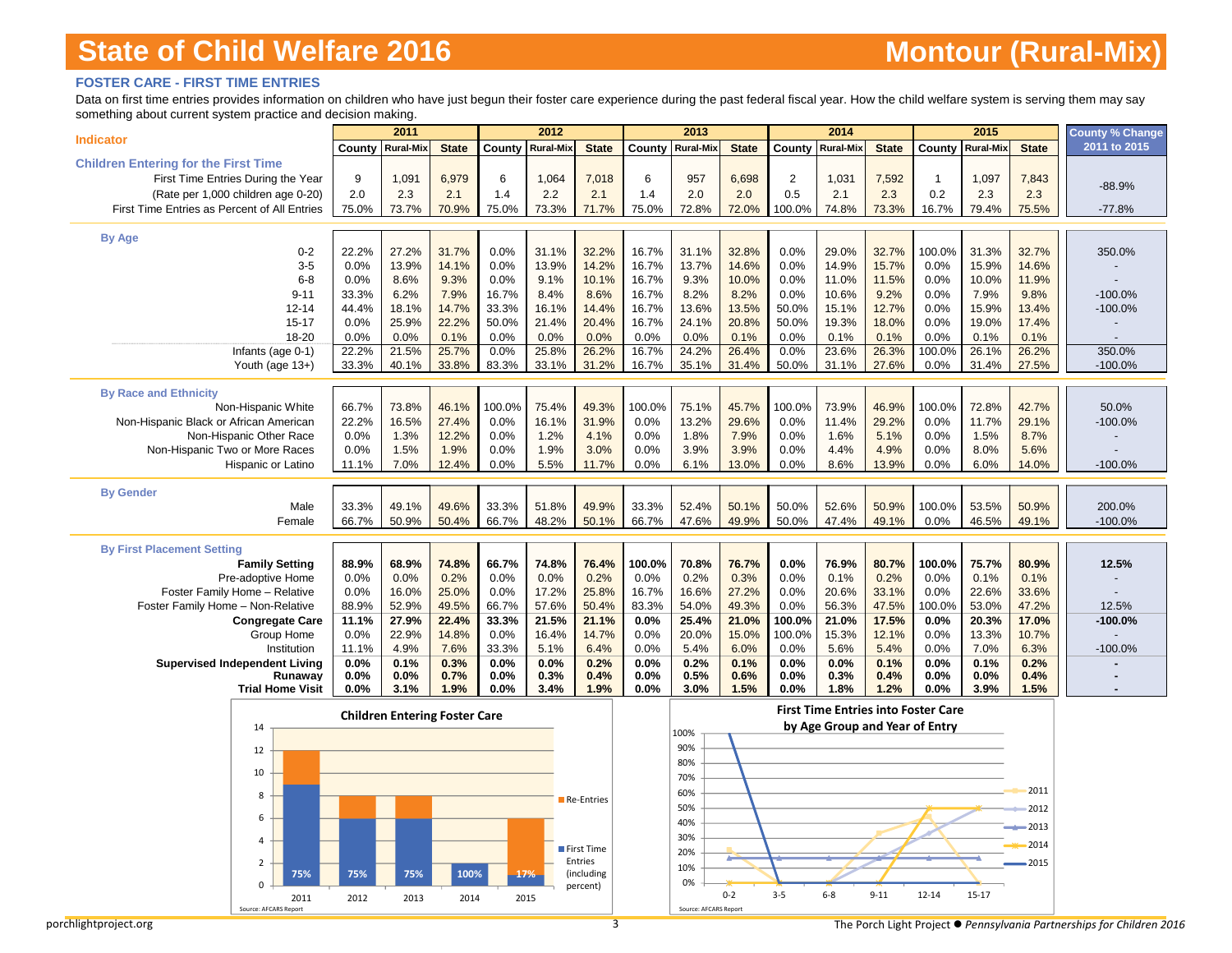# **Montour (Rural-Mix)**

### **FOSTER CARE - RE-ENTRIES**

Data on re-entries provides information on children who come back into foster care because of new or continuing challenges at home. Some children experience numerous foster care episodes or cycle in an out of the system. Others can experience large spans of time between foster care episodes, which is why the age of children who typically re-enter is older.

| opho in an out or the system. Others can experience large spans or time between roster care episoues, which is wright allege or children who typically re-enter is older. |                                   | 2011                               |                |                | 2012                    |                    |              | 2013                  |                |                | 2014                                            |                 |              | 2015             |               | <b>County % Change</b> |
|---------------------------------------------------------------------------------------------------------------------------------------------------------------------------|-----------------------------------|------------------------------------|----------------|----------------|-------------------------|--------------------|--------------|-----------------------|----------------|----------------|-------------------------------------------------|-----------------|--------------|------------------|---------------|------------------------|
| <b>Indicator</b>                                                                                                                                                          |                                   | <b>County Rural-Mix</b>            | <b>State</b>   |                | <b>County Rural-Mix</b> | <b>State</b>       | County       | <b>Rural-Mix</b>      | <b>State</b>   | County         | <b>Rural-Mix</b>                                | <b>State</b>    | County       | <b>Rural-Mix</b> | <b>State</b>  | 2011 to 2015           |
| <b>Children Re-Entering Foster Care</b>                                                                                                                                   |                                   |                                    |                |                |                         |                    |              |                       |                |                |                                                 |                 |              |                  |               |                        |
| Re-Entries During the Year                                                                                                                                                | 3                                 | 389                                | 2,870          | $\overline{2}$ | 387                     | 2,775              | 2            | 357                   | 2,608          | $\mathbf 0$    | 348                                             | 2,772           | 5            | 284              | 2,544         | 66.7%                  |
| Re-Entries as Percent of All Entries                                                                                                                                      | 25.0%                             | 26.3%                              | 29.1%          | 25.0%          | 26.7%                   | 28.3%              | 25.0%        | 27.2%                 | 28.0%          | 0.0%           | 25.2%                                           | 26.7%           | 83.3%        | 20.6%            | 24.5%         | 233.3%                 |
|                                                                                                                                                                           |                                   |                                    |                |                |                         |                    |              |                       |                |                |                                                 |                 |              |                  |               |                        |
| <b>By Age</b>                                                                                                                                                             |                                   |                                    |                |                |                         |                    |              |                       |                |                |                                                 |                 |              |                  |               |                        |
| $0 - 2$                                                                                                                                                                   | 0.0%                              | 10.5%                              | 8.8%           | 0.0%           | 9.3%                    | 8.5%               | 0.0%         | 7.6%                  | 6.6%           | 0.0%           | 8.9%                                            | 8.2%            | 0.0%         | 10.2%            | 10.8%         |                        |
| $3-5$                                                                                                                                                                     | 0.0%                              | 9.8%                               | 7.9%           | 0.0%           | 12.4%                   | 9.5%               | 0.0%         | 10.9%                 | 7.8%           | 0.0%           | 10.6%                                           | 9.2%            | 0.0%         | 12.0%            | 11.4%         |                        |
| $6 - 8$                                                                                                                                                                   | 0.0%                              | 9.8%                               | 7.5%           | 0.0%           | 7.2%                    | 6.5%               | 50.0%        | 10.1%                 | 7.4%           | 0.0%           | 9.8%                                            | 8.8%            | 40.0%        | 9.2%             | 9.0%          |                        |
| $9 - 11$                                                                                                                                                                  | 33.3%                             | 6.4%                               | 6.5%           | 0.0%           | 6.5%                    | 7.4%               | 0.0%         | 6.7%                  | 6.3%           | 0.0%           | 9.2%                                            | 7.5%            | 20.0%        | 9.5%             | 7.9%          | $-40.0%$               |
| $12 - 14$                                                                                                                                                                 | 66.7%                             | 19.5%                              | 19.7%          | 50.0%          | 24.3%                   | 21.7%              | 0.0%         | 17.6%                 | 18.4%          | 0.0%           | 19.0%                                           | 17.1%           | 20.0%        | 18.7%            | 16.5%         | $-70.0%$               |
| $15 - 17$                                                                                                                                                                 | 0.0%                              | 43.4%                              | 46.9%          | 50.0%          | 39.5%                   | 44.1%              | 0.0%         | 41.7%                 | 46.3%          | 0.0%           | 38.2%                                           | 43.7%           | 20.0%        | 36.3%            | 38.2%         |                        |
| 18-20                                                                                                                                                                     | 0.0%                              | 0.5%                               | 2.6%           | 0.0%           | 0.8%                    | 2.5%               | 50.0%        | 5.3%                  | 7.1%           | 0.0%           | 4.3%                                            | 5.7%            | 0.0%         | 4.2%             | 6.3%          |                        |
| Infants (age 0-1)                                                                                                                                                         | 0.0%                              | 5.4%                               | 5.6%           | 0.0%           | 5.9%                    | 4.9%               | 0.0%         | 4.8%                  | 3.8%           | 0.0%           | 4.9%                                            | 5.2%            | 0.0%         | 6.0%             | 6.5%          |                        |
| Youth (age 13+)                                                                                                                                                           | 33.3%                             | 60.9%                              | 65.2%          | 100.0%         | 61.2%                   | 64.3%              | 50.0%        | 62.5%                 | 68.6%          | 0.0%           | 58.3%                                           | 63.5%           | 40.0%        | 56.0%            | 57.9%         | 20.0%                  |
|                                                                                                                                                                           |                                   |                                    |                |                |                         |                    |              |                       |                |                |                                                 |                 |              |                  |               |                        |
| <b>By Race and Ethnicity</b>                                                                                                                                              |                                   |                                    |                |                |                         |                    |              |                       |                |                |                                                 |                 |              |                  |               |                        |
| Non-Hispanic White                                                                                                                                                        | 0.0%                              | 76.1%                              | 34.5%          | 0.0%           | 74.4%                   | 35.7%              | 100.0%       | 74.8%                 | 34.3%<br>44.2% | 0.0%           | 73.3%                                           | 35.8%<br>43.3%  | 100.0%       | 75.7%            | 34.7%         |                        |
| Non-Hispanic Black or African American<br>Non-Hispanic Other Race                                                                                                         | 66.7%<br>0.0%                     | 17.2%<br>0.3%                      | 34.9%<br>18.5% | 0.0%<br>0.0%   | 16.0%<br>0.8%           | 45.5%<br>4.1%      | 0.0%<br>0.0% | 14.8%<br>1.4%         | 6.7%           | 0.0%<br>0.0%   | 15.5%<br>1.7%                                   | 4.1%            | 0.0%<br>0.0% | 12.7%<br>1.4%    | 40.4%<br>7.8% | $-100.0%$              |
| Non-Hispanic Two or More Races                                                                                                                                            | 0.0%                              | 1.3%                               | 1.4%           | 0.0%           | 4.1%                    | 3.3%               | 0.0%         | 4.5%                  | 3.4%           | 0.0%           | 6.6%                                            | 4.5%            | 0.0%         | 5.6%             | 4.9%          |                        |
| Hispanic or Latino                                                                                                                                                        | 33.3%                             | 5.1%                               | 10.7%          | 100.0%         | 4.7%                    | 11.3%              | 0.0%         | 4.5%                  | 11.4%          | 0.0%           | 2.9%                                            | 12.2%           | 0.0%         | 4.6%             | 12.2%         | $-100.0%$              |
|                                                                                                                                                                           |                                   |                                    |                |                |                         |                    |              |                       |                |                |                                                 |                 |              |                  |               |                        |
| <b>By Gender</b>                                                                                                                                                          |                                   |                                    |                |                |                         |                    |              |                       |                |                |                                                 |                 |              |                  |               |                        |
| Male                                                                                                                                                                      | 33.3%                             | 51.4%                              | 47.0%          | 0.0%           | 54.5%                   | 47.6%              | 50.0%        | 53.2%                 | 48.1%          | 0.0%           | 53.2%                                           | 50.6%           | 40.0%        | 52.1%            | 50.5%         | 20.0%                  |
| Female                                                                                                                                                                    | 66.7%                             | 48.6%                              | 53.0%          | 100.0%         | 45.5%                   | 52.4%              | 50.0%        | 46.8%                 | 51.9%          | 0.0%           | 46.8%                                           | 49.4%           | 60.0%        | 47.9%            | 49.5%         | $-10.0%$               |
|                                                                                                                                                                           |                                   |                                    |                |                |                         |                    |              |                       |                |                |                                                 |                 |              |                  |               |                        |
| <b>By Placement Setting at Re-Entry</b>                                                                                                                                   |                                   |                                    |                |                |                         |                    |              |                       |                |                |                                                 |                 |              |                  |               |                        |
| <b>Family Setting</b>                                                                                                                                                     | 100.0%                            | 55.3%                              | 50.9%          | 100.0%         | 48.8%                   | 50.5%              | 100.0%       | 53.2%                 | 48.5%          | 0.0%           | 53.4%                                           | 53.7%           | 100.0%       | 58.8%            | 58.0%         | 0.0%                   |
| Pre-adoptive Home                                                                                                                                                         | 0.0%                              | 0.3%                               | 0.3%           | 0.0%           | 0.0%                    | 0.4%               | 0.0%         | 0.0%                  | 0.2%           | 0.0%           | 0.3%                                            | 0.2%            | 0.0%         | 0.0%             | 0.6%          |                        |
| Foster Family Home - Relative                                                                                                                                             | 0.0%                              | 8.7%                               | 17.2%          | 0.0%           | 7.5%                    | 16.5%              | 0.0%         | 9.5%                  | 14.9%          | 0.0%           | 11.8%                                           | 20.2%           | 20.0%        | 14.1%            | 24.3%         |                        |
| Foster Family Home - Non-Relative                                                                                                                                         | 100.0%                            | 46.3%                              | 33.3%          | 100.0%         | 41.3%                   | 33.5%              | 100.0%       | 43.7%                 | 33.3%          | 0.0%           | 41.4%                                           | 33.3%           | 80.0%        | 44.7%            | 33.1%         | $-20.0%$               |
| <b>Congregate Care</b>                                                                                                                                                    | 0.0%                              | 41.4%                              | 42.7%          | 0.0%           | 47.5%                   | 45.3%              | 0.0%         | 41.7%                 | 44.4%          | 0.0%           | 42.2%                                           | 40.6%           | 0.0%         | 37.0%            | 37.1%         |                        |
| Group Home                                                                                                                                                                | 0.0%                              | 31.6%<br>9.8%                      | 23.8%          | 0.0%           | 35.4%<br>12.1%          | 26.0%              | 0.0%<br>0.0% | 31.4%                 | 26.7%          | 0.0%           | 33.3%                                           | 24.8%           | 0.0%<br>0.0% | 26.8%            | 22.3%         |                        |
| Institution<br><b>Supervised Independent Living</b>                                                                                                                       | 0.0%<br>0.0%                      | 1.3%                               | 18.9%<br>1.6%  | 0.0%<br>0.0%   | 0.0%                    | 19.2%<br>0.8%      | 0.0%         | 10.4%<br>0.6%         | 17.7%<br>1.6%  | 0.0%<br>0.0%   | 8.9%<br>0.6%                                    | 15.9%<br>1.6%   | 0.0%         | 10.2%<br>0.7%    | 14.8%<br>1.7% |                        |
| Runaway                                                                                                                                                                   | 0.0%                              | 0.3%                               | 4.2%           | 0.0%           | 1.3%                    | 2.5%               | 0.0%         | 0.8%                  | 4.3%           | 0.0%           | 0.9%                                            | 3.3%            | 0.0%         | 0.0%             | 2.4%          |                        |
| <b>Trial Home Visit</b>                                                                                                                                                   | 0.0%                              | 1.8%                               | 0.7%           | 0.0%           | 2.3%                    | 1.0%               | 0.0%         | 3.6%                  | 1.2%           | 0.0%           | 2.9%                                            | 0.8%            | 0.0%         | 3.5%             | 0.8%          |                        |
|                                                                                                                                                                           |                                   |                                    |                |                |                         |                    |              |                       |                |                |                                                 |                 |              |                  |               |                        |
|                                                                                                                                                                           |                                   | <b>Re-Entries into Foster Care</b> |                |                |                         |                    |              |                       |                |                | <b>Percent of Children by Placement Setting</b> |                 |              |                  |               |                        |
| 70%                                                                                                                                                                       | by Age Group and Year of Re-Entry |                                    |                |                |                         |                    |              |                       |                |                | at Re-Entry to Foster Care, 2015                |                 |              |                  |               |                        |
|                                                                                                                                                                           |                                   |                                    |                |                |                         |                    |              |                       |                |                |                                                 |                 |              |                  |               |                        |
| 60%                                                                                                                                                                       |                                   |                                    |                |                |                         |                    |              | County                |                |                |                                                 |                 |              |                  |               |                        |
| 50%                                                                                                                                                                       |                                   |                                    |                |                |                         |                    |              |                       |                |                |                                                 |                 |              |                  |               |                        |
| 40%                                                                                                                                                                       |                                   |                                    |                |                |                         | 2011               |              | Rural-                |                |                |                                                 |                 |              |                  |               |                        |
|                                                                                                                                                                           |                                   |                                    |                |                |                         | 2012               |              | Mix                   |                |                |                                                 |                 |              |                  |               |                        |
| 30%                                                                                                                                                                       |                                   |                                    |                |                |                         | $\rightarrow$ 2013 |              |                       |                |                |                                                 |                 |              |                  |               |                        |
| 20%                                                                                                                                                                       |                                   |                                    |                |                |                         |                    |              |                       |                |                |                                                 |                 |              |                  |               |                        |
|                                                                                                                                                                           |                                   |                                    |                |                |                         | 2014               |              | State                 |                |                |                                                 |                 |              |                  |               |                        |
| 10%                                                                                                                                                                       |                                   |                                    |                |                |                         | 2015               |              |                       |                |                |                                                 |                 |              |                  |               |                        |
| በ%                                                                                                                                                                        |                                   |                                    |                |                |                         |                    |              | 0%                    |                | 20%            | 40%                                             | 60%             |              | 80%              | 100%          |                        |
| $0 - 2$                                                                                                                                                                   | $3 - 5$<br>$6-8$                  | $9 - 11$                           | $12 - 14$      | $15 - 17$      | 18-20                   |                    |              |                       |                | Family Setting | Group Home                                      |                 | Institution, | <b>Other</b>     |               |                        |
| Source: AFCARS Report                                                                                                                                                     |                                   |                                    |                |                |                         |                    |              | Source: AFCARS Report |                |                |                                                 | Congregate Care |              |                  |               |                        |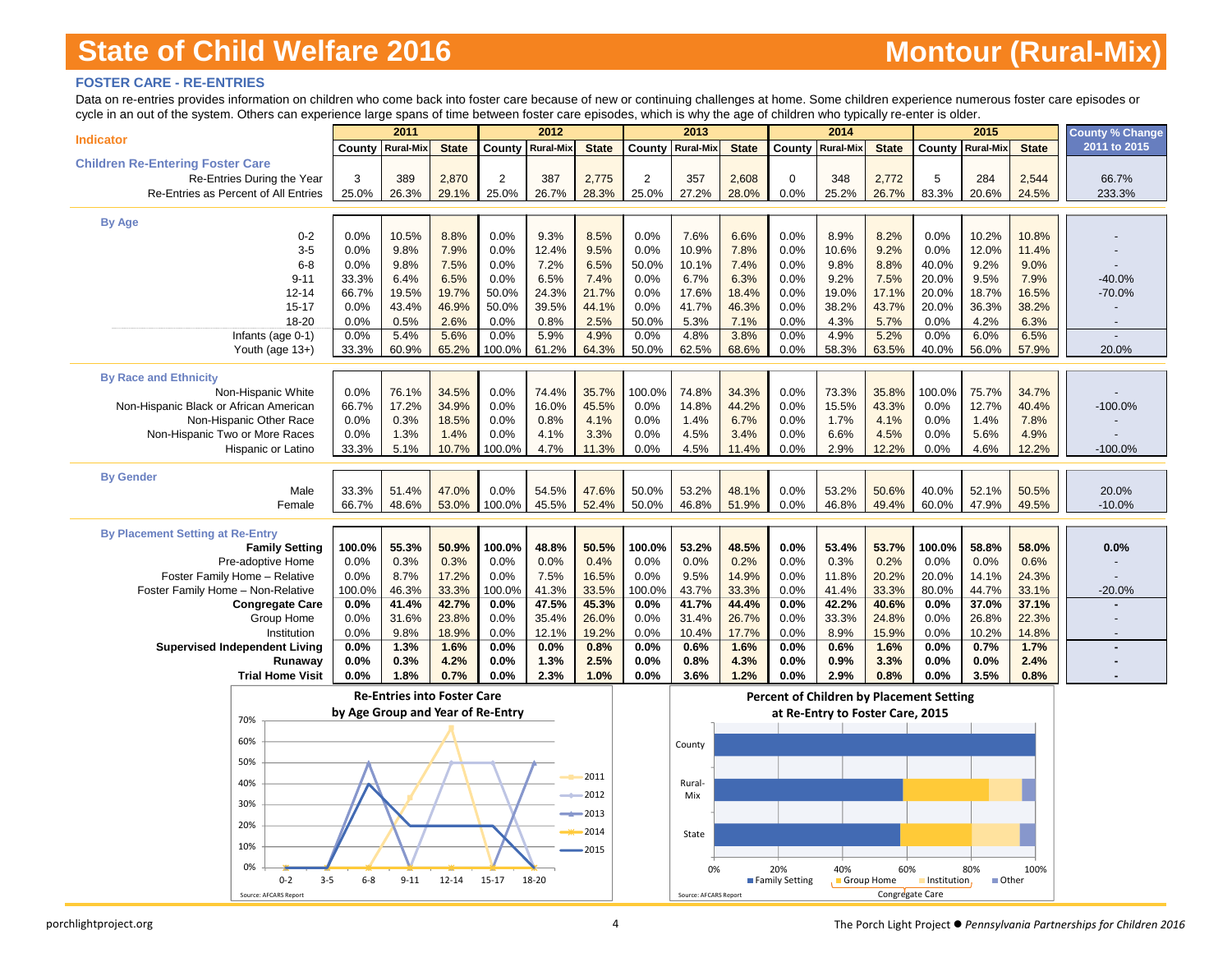### **FOSTER CARE - GOALS**

All children in foster care have a court-ordered permanency goal, which directs the efforts of the child welfare agency toward a certain family outcome for each child. This data provides information on the most recent goal for every child served in foster care during the federal fiscal year.

|                                                  |       | 2011                    |              |        | 2012             |              |           | 2013                    |              |        | 2014                    |              |        | 2015                    |              | <b>County % Change</b> |
|--------------------------------------------------|-------|-------------------------|--------------|--------|------------------|--------------|-----------|-------------------------|--------------|--------|-------------------------|--------------|--------|-------------------------|--------------|------------------------|
| <b>Indicator</b>                                 |       | <b>County Rural-Mix</b> | <b>State</b> | County | <b>Rural-Mix</b> | <b>State</b> |           | <b>County Rural-Mix</b> | <b>State</b> |        | <b>County Rural-Mix</b> | <b>State</b> |        | <b>County Rural-Mix</b> | <b>State</b> | 2011 to 2015           |
| <b>Percent of Children by Case Plan Goal</b>     |       |                         |              |        |                  |              |           |                         |              |        |                         |              |        |                         |              |                        |
| <b>Permanency Goals</b>                          | 91.7% | 93.2%                   | 91.0%        | 86.7%  | 93.7%            | 90.9%        | 91.7%     | 93.8%                   | 92.8%        | 100.0% | 94.3%                   | 93.6%        | 100.0% | 95.5%                   | 95.2%        | 9.1%                   |
| Reunify With Parent(s) or Principal Caretaker(s) | 91.7% | 68.6%                   | 68.0%        | 66.7%  | 69.6%            | 69.6%        | 91.7%     | 68.9%                   | 70.5%        | 80.0%  | 72.0%                   | 72.6%        | 100.0% | 71.6%                   | 73.1%        | 9.1%                   |
| Adoption                                         | 0.0%  | 18.0%                   | 17.6%        | 0.0%   | 16.8%            | 16.6%        | 0.0%      | 17.4%                   | 16.7%        | 20.0%  | 16.0%                   | 16.1%        | 0.0%   | 17.6%                   | 17.4%        |                        |
| Guardianship                                     | 0.0%  | 3.0%                    | 2.8%         | 13.3%  | 4.4%             | 3.1%         | 0.0%      | 4.4%                    | 3.6%         | 0.0%   | 3.9%                    | 3.1%         | 0.0%   | 3.9%                    | 3.0%         |                        |
| Live with Relative(s)                            | 0.0%  | 3.6%                    | 2.7%         | 6.7%   | 2.9%             | 1.6%         | 0.0%      | 3.1%                    | 2.1%         | 0.0%   | 2.3%                    | 1.8%         | 0.0%   | 2.3%                    | 1.7%         |                        |
| <b>Another Planned Permanent Living</b>          | 8.3%  | 6.8%                    | 9.0%         | 13.3%  | 6.3%             | 9.1%         | 8.3%      | 6.2%                    | 7.2%         | 0.0%   | 5.7%                    | 6.4%         | 0.0%   | 4.5%                    | 4.8%         | $-100.0%$              |
| <b>Arrangement (APPLA)</b>                       |       |                         |              |        |                  |              |           |                         |              |        |                         |              |        |                         |              |                        |
| Long Term Foster Care                            | 0.0%  | 3.9%                    | 3.4%         | 6.7%   | 3.2%             | 3.2%         | 0.0%      | 2.6%                    | 2.1%         | 0.0%   | 2.4%                    | 1.8%         | 0.0%   | 1.7%                    | 1.2%         |                        |
| Emancipation                                     | 8.3%  | 2.8%                    | 5.5%         | 6.7%   | 3.1%             | 5.9%         | 8.3%      | 3.5%                    | 5.1%         | 0.0%   | 3.3%                    | 4.6%         | 0.0%   | 2.8%                    | 3.6%         | $-100.0%$              |
| APPLA By Age as % of Age Group Served            |       |                         |              |        |                  |              |           |                         |              |        |                         |              |        |                         |              |                        |
| $0 - 15$                                         | 0.0%  | 1.1%                    | 1.6%         | 0.0%   | 0.9%             | 1.7%         | 0.0%      | 0.6%                    | 1.1%         | 0.0%   | 0.6%                    | 0.8%         | 0.0%   | 0.4%                    | 0.4%         |                        |
| 16-20                                            | 50.0% | 22.6%                   | 27.0%        | 40.0%  | 22.4%            | 28.4%        | 33.3%     | 22.7%                   | 23.6%        | 0.0%   | 22.5%                   | 23.1%        | 0.0%   | 20.3%                   | 19.4%        | $-100.0%$              |
|                                                  |       |                         |              |        |                  |              |           |                         |              |        |                         |              |        |                         |              |                        |
| <b>APPLA By Discharge Reason</b>                 |       |                         |              |        |                  |              |           |                         |              |        |                         |              |        |                         |              |                        |
| <b>Exit to Permanent Arrangements</b>            | 0.0%  | 14.4%                   | 28.8%        | 100.0% | 31.1%            | 34.1%        | 0.0%      | 19.5%                   | 28.9%        | 0.0%   | 10.5%                   | 19.4%        | 0.0%   | 23.8%                   | 23.0%        |                        |
| Reunification                                    | 0.0%  | 12.4%                   | 23.9%        | 100.0% | 25.7%            | 29.6%        | 0.0%      | 17.1%                   | 22.8%        | 0.0%   | 6.6%                    | 14.5%        | 0.0%   | 15.9%                   | 17.6%        |                        |
| (number of months until reunification)           | 0.0   | 23.8                    | 36.2         | 58.9   | 39.9             | 37.2         | 0.0       | 25.7                    | 27.8         | 0.0    | 19.4                    | 36.2         | 0.0    | 10.1                    | 27.5         |                        |
| Adoption                                         | 0.0%  | 0.0%                    | 0.0%         | 0.0%   | 0.0%             | 0.1%         | 0.0%      | 0.0%                    | 0.5%         | 0.0%   | 1.3%                    | 0.3%         | 0.0%   | 0.0%                    | 0.2%         |                        |
| (number of months until adoption)                | 0.0   | 0.0                     | 0.0          | 0.0    | 0.0              | 76.0         | 0.0       | 0.0                     | 41.1         | 0.0    | 104.2                   | 149.3        | 0.0    | 0.0                     | 31.2         |                        |
| Guardianship                                     | 0.0%  | 1.0%                    | 2.1%         | 0.0%   | 1.4%             | 1.7%         | 0.0%      | 2.4%                    | 3.4%         | 0.0%   | 1.3%                    | 2.5%         | 0.0%   | 4.8%                    | 1.4%         |                        |
| (number of month until quardianship)             | 0.0   | 120.3                   | 38.7         | 0.0    | 8.5              | 35.3         | 0.0       | 35.4                    | 32.0         | 0.0    | 12.7                    | 27.8         | 0.0    | 19.5                    | 18.0         |                        |
| Live with Other Relatives                        | 0.0%  | 1.0%                    | 2.8%         | 0.0%   | 4.1%             | 2.6%         | 0.0%      | 0.0%                    | 2.2%         | 0.0%   | 1.3%                    | 2.1%         | 0.0%   | 3.2%                    | 3.7%         |                        |
| (number of months until living with relatives)   | 0.0   | 30.6                    | 30.8         | 0.0    | 16.8             | 25.8         | 0.0       | 0.0                     | 30.6         | 0.0    | 17.1                    | 15.9         | 0.0    | 40.4                    | 37.1         |                        |
| <b>Exit to Non-Permanent Arrangements</b>        | 0.0%  | 85.6%                   | 71.0%        | 0.0%   | 68.9%            | 65.8%        | $100.0\%$ | 80.5%                   | 70.8%        | 0.0%   | 88.2%                   | 80.4%        | 0.0%   | 73.0%                   | 76.4%        |                        |
| Emancipation                                     | 0.0%  | 79.4%                   | 63.8%        | 0.0%   | 66.2%            | 60.5%        | 0.0%      | 69.5%                   | 64.2%        | 0.0%   | 85.5%                   | 73.0%        | 0.0%   | 69.8%                   | 71.7%        |                        |
| (number of months until emancipation)            | 0.0   | 47.0                    | 40.4         | 0.0    | 50.6             | 40.6         | 0.0       | 36.6                    | 33.1         | 0.0    | 29.9                    | 33.5         | 0.0    | 37.7                    | 34.3         |                        |
| <b>Transfer to Another Agency</b>                | 0.0%  | 3.1%                    | 4.4%         | 0.0%   | 0.0%             | 3.6%         | 100.0%    | 6.1%                    | 3.6%         | 0.0%   | 1.3%                    | 5.5%         | 0.0%   | 1.6%                    | 2.7%         |                        |
| (number of months until transfer)                | 0.0   | 89.0                    | 80.7         | 0.0    | 0.0              | 51.5         | 43.8      | 59.3                    | 46.4         | 0.0    | 1.1                     | 13.0         | 0.0    | 28.2                    | 40.7         |                        |
| Runaway                                          | 0.0%  | 3.1%                    | 2.8%         | 0.0%   | 2.7%             | 1.6%         | 0.0%      | 4.9%                    | 3.1%         | 0.0%   | 1.3%                    | 1.9%         | 0.0%   | 1.6%                    | 2.0%         |                        |
| (number of months until running away)            | 0.0   | 30.4                    | 37.9         | 0.0    | 8.6              | 8.9          | 0.0       | 24.7                    | 26.5         | 0.0    | 13.2                    | 16.3         | 0.0    | 7.4                     | 23.4         |                        |
| Death of Child                                   | 0.0%  | 0.0%                    | 0.1%         | 0.0%   | 0.0%             | 0.1%         | 0.0%      | 0.0%                    | 0.3%         | 0.0%   | 1.3%                    | 0.2%         | 0.0%   | 3.2%                    | 0.6%         |                        |
| (number of months until death of a child)        | 0.0   | 0.0                     | 142.5        | 0.0    | 0.0              | 42.8         | 0.0       | 0.0                     | 92.4         | 0.0    | 129.8                   | 129.8        | 0.0    | 18.9                    | 9.0          |                        |



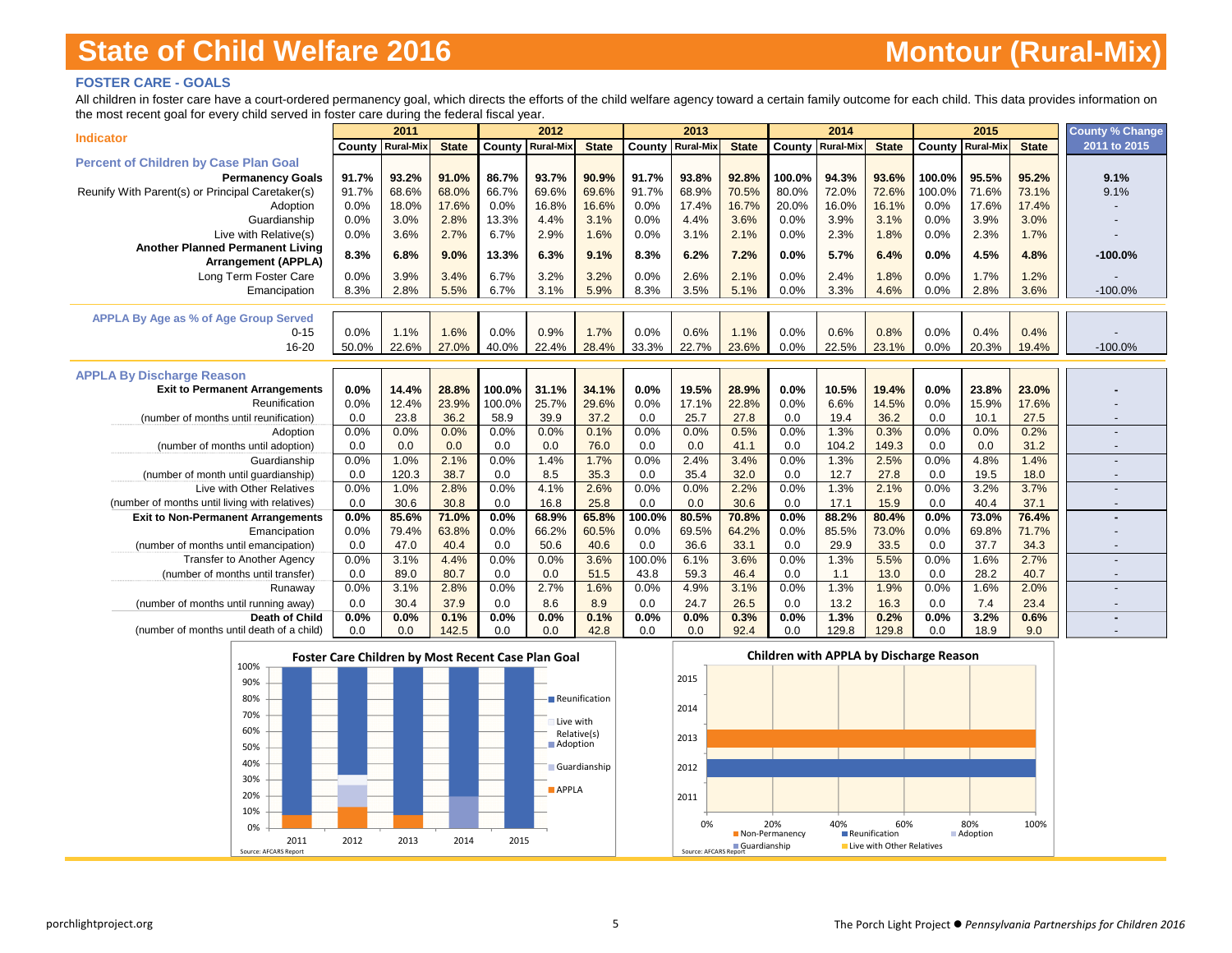### **FOSTER CARE - EXITS**

Data on foster care exits provides information on children who left foster care during the federal fiscal year, where they went when they left and how long their most recent episode of foster care was. A paramount goal of the foster care system is to assure every child has the lifelong support of a permanent family.

| <b>Indicator</b>                               |         | 2011                    |              |                         | 2012  |              |        | 2013                    |              |        | 2014                    |              |        | 2015                    |              | <b>County % Change</b> |
|------------------------------------------------|---------|-------------------------|--------------|-------------------------|-------|--------------|--------|-------------------------|--------------|--------|-------------------------|--------------|--------|-------------------------|--------------|------------------------|
|                                                |         | <b>County Rural-Mix</b> | <b>State</b> | <b>County Rural-Mix</b> |       | <b>State</b> |        | <b>County Rural-Mix</b> | <b>State</b> |        | <b>County Rural-Mix</b> | <b>State</b> |        | <b>County Rural-Mix</b> | <b>State</b> | 2011 to 2015           |
| <b>Children Exiting Foster Care</b>            |         |                         |              |                         |       |              |        |                         |              |        |                         |              |        |                         |              |                        |
| <b>Total Children Leaving Foster Care</b>      | 8       | 1,565                   | 10,630       | 11                      | 1,598 | 10,098       | 11     | 1,360                   | 9,123        | 3      | 1,316                   | 9,769        | 2      | 1,323                   | 9,471        | $-75.0%$               |
| Percent of Children Leaving Foster Care        | 50.0%   | 52.7%                   | 46.7%        | 91.7%                   | 58.9% | 45.9%        | 220.0% | 49.6%                   | 42.6%        | 37.5%  | 46.9%                   | 43.4%        | 25.0%  | 47.2%                   | 41.2%        | $-50.0%$               |
| (number of months until leaving)               | 0.2     | 8.7                     | 11.7         | 6.7                     | 9.5   | 11.9         | 4.2    | 8.9                     | 11.9         | 17.4   | 8.0                     | 10.7         | 7.7    | 9.0                     | 11.4         | 4570.0%                |
|                                                |         |                         |              |                         |       |              |        |                         |              |        |                         |              |        |                         |              |                        |
| <b>By Discharge Reason</b>                     |         |                         |              |                         |       |              |        |                         |              |        |                         |              |        |                         |              |                        |
| <b>Exit to Permanent Arrangements</b>          | 100.0%  | 91.3%                   | 89.5%        | 100.0%                  | 92.5% | 87.9%        | 72.7%  | 90.4%                   | 89.3%        | 100.0% | 90.1%                   | 86.9%        | 0.0%   | 91.2%                   | 85.0%        | $-100.0%$              |
| Reunification                                  | 100.0%  | 63.1%                   | 59.3%        | 45.5%                   | 64.5% | 60.1%        | 63.6%  | 59.3%                   | 57.3%        | 66.7%  | 60.6%                   | 57.2%        | 0.0%   | 57.2%                   | 54.5%        | $-100.0%$              |
| (number of months until reunification)         | 0.2     | 3.8                     | 5.9          | 1.7                     | 5.1   | 6.1          | 2.6    | 5.7                     | 6.0          | 9.5    | 4.8                     | 5.5          | 0.0    | 5.3                     | 5.7          | $-100.0%$              |
| Adoption                                       | 0.0%    | 15.7%                   | 18.8%        | 0.0%                    | 13.7% | 18.0%        | 0.0%   | 16.3%                   | 20.2%        | 33.3%  | 15.1%                   | 18.6%        | 0.0%   | 17.8%                   | 18.7%        |                        |
| (number of months until adoption)              | 0.0     | 33.2                    | 29.6         | 0.0                     | 31.7  | 27.6         | 0.0    | 28.5                    | 26.7         | 32.1   | 31.5                    | 27.4         | 0.0    | 29.9                    | 28.3         |                        |
| Guardianship                                   | 0.0%    | 4.9%                    | 6.0%         | 45.5%                   | 6.0%  | 5.4%         | 9.1%   | 5.8%                    | 6.4%         | 0.0%   | 5.5%                    | 6.1%         | 0.0%   | 6.4%                    | 6.5%         |                        |
| (number of month until guardianship)           | 0.0     | 21.1                    | 22.2         | 14.4                    | 22.0  | 20.4         | 22.3   | 20.6                    | 21.2         | 0.0    | 22.0                    | 20.8         | 0.0    | 18.4                    | 21.1         |                        |
| Live with Other Relatives                      | 0.0%    | 7.7%                    | 5.4%         | 9.1%                    | 8.3%  | 4.4%         | 0.0%   | 8.9%                    | 5.5%         | 0.0%   | 8.8%                    | 5.0%         | 0.0%   | 9.7%                    | 5.4%         |                        |
| (number of months until living with relatives) | 0.0     | 10.1                    | 2.7          | 4.3                     | 3.4   | 2.7          | 0.0    | 6.5                     | 2.6          | 0.0    | 3.5                     | 1.0          | 0.0    | 4.1                     | 3.0          |                        |
| <b>Exit to Non-Permanent Arrangements</b>      | $0.0\%$ | 8.7%                    | 10.4%        | $0.0\%$                 | 7.2%  | 12.0%        | 27.3%  | 9.6%                    | 10.5%        | 0.0%   | 9.7%                    | 13.0%        | 100.0% | 8.6%                    | 14.8%        |                        |
| Emancipation                                   | 0.0%    | 7.2%                    | 7.8%         | 0.0%                    | 5.9%  | 8.0%         | 9.1%   | 7.6%                    | 8.1%         | 0.0%   | 7.8%                    | 7.7%         | 0.0%   | 7.0%                    | 7.8%         |                        |
| (number of months until emancipation)          | 0.0     | 39.3                    | 36.8         | 0.0                     | 40.6  | 37.4         | 0.3    | 26.4                    | 31.4         | 0.0    | 23.4                    | 29.6         | 0.0    | 27.2                    | 28.1         |                        |
| <b>Transfer to Another Agency</b>              | 0.0%    | 1.1%                    | 2.2%         | 0.0%                    | 1.1%  | 1.6%         | 18.2%  | 1.3%                    | 2.0%         | 0.0%   | 1.7%                    | 4.3%         | 100.0% | 1.4%                    | 5.8%         |                        |
| (number of months until transfer)              | 0.0     | 7.0                     | 5.9          | 0.0                     | 1.9   | 5.3          | 29.4   | 31.4                    | 6.0          | 0.0    | 4.9                     | 5.0          | 7.7    | 18.4                    | 6.7          |                        |
| Runaway                                        | 0.0%    | 0.4%                    | 0.5%         | 0.0%                    | 0.3%  | 2.4%         | 0.0%   | 0.7%                    | 0.5%         | 0.0%   | 0.2%                    | 1.1%         | 0.0%   | 0.2%                    | 1.3%         |                        |
| (number of months until running away)          | 0.0     | 34.8                    | 18.6         | 0.0                     | 26.1  | 4.8          | 0.0    | 19.7                    | 14.9         | 0.0    | 39.9                    | 13.2         | 0.0    | 3.7                     | 15.5         |                        |
| Death of Child                                 | $0.0\%$ | 0.0%                    | 0.1%         | 0.0%                    | 0.3%  | 0.1%         | 0.0%   | 0.1%                    | 0.2%         | 0.0%   | 0.2%                    | 0.1%         | 0.0%   | 0.2%                    | 0.1%         |                        |
| (number of months until death of a child)      | 0.0     | 0.0                     | 12.7         | 0.0                     | 7.0   | 4.7          | 0.0    | 11.5                    | 11.9         | 0.0    | 45.6                    | 30.9         | 0.0    | 42.2                    | 4.9          |                        |

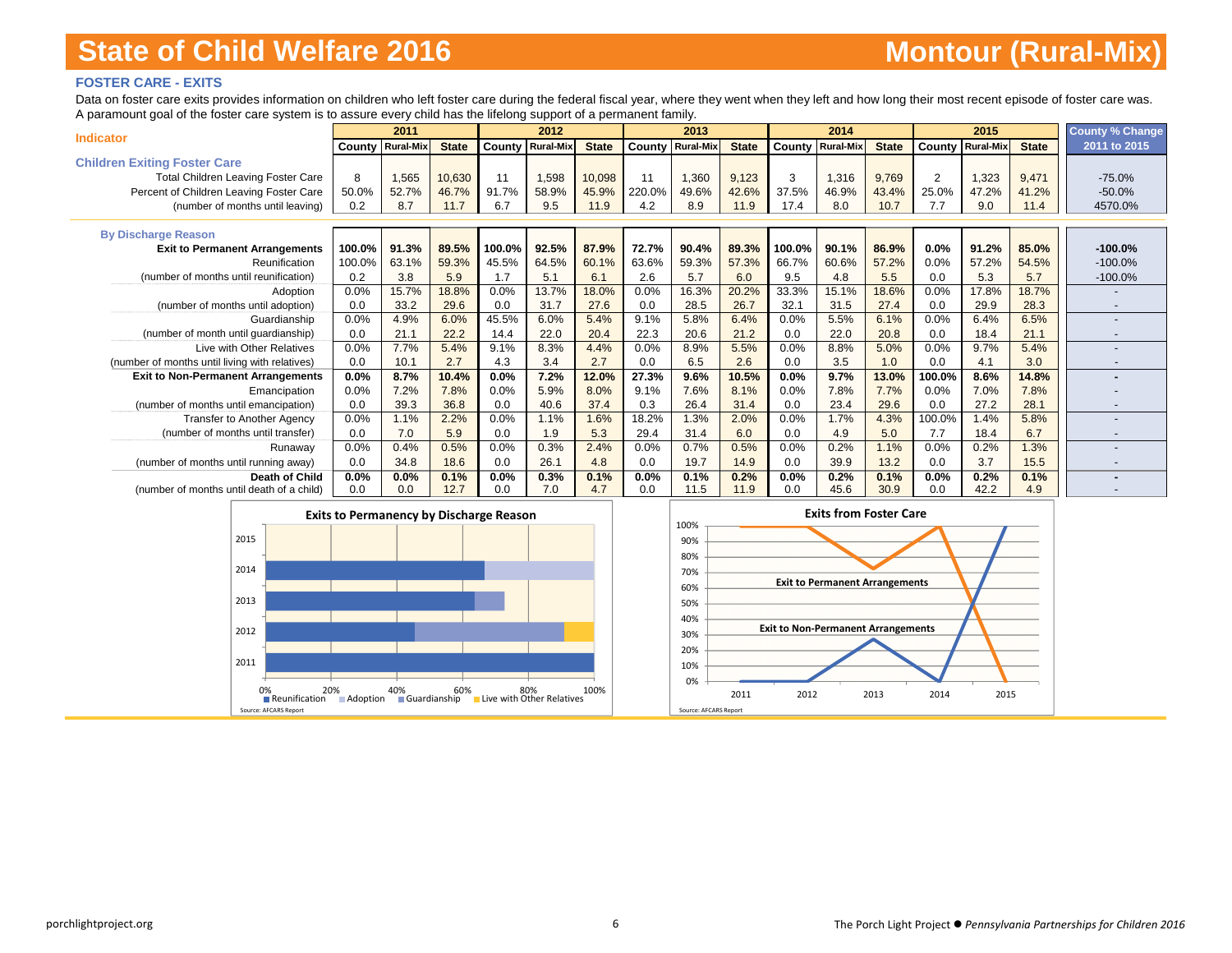# **Montour (Rural-Mix)**

### **FOSTER CARE - REMAINING IN CARE**

Data on children remaining in foster care provides information on children who did not leave foster care during the year but are still in foster care on the last day of the federal fiscal year. This data includes all children in foster care on September 30. Some of these children may have just entered foster care days prior to the end of the fiscal year and others may have been in foster care for many

|                                                    |                         | 2011  |              |        | 2012                                       |              |          | 2013             |              |                | 2014             |              |        | 2015                                        |              | County % Change |
|----------------------------------------------------|-------------------------|-------|--------------|--------|--------------------------------------------|--------------|----------|------------------|--------------|----------------|------------------|--------------|--------|---------------------------------------------|--------------|-----------------|
| <b>Indicator</b>                                   | <b>County Rural-Mix</b> |       | <b>State</b> | County | <b>Rural-Mix</b>                           | <b>State</b> | County I | <b>Rural-Mix</b> | <b>State</b> | County         | <b>Rural-Mix</b> | <b>State</b> | County | <b>Rural-Mix</b>                            | <b>State</b> | 2011 to 2015    |
| <b>Children Remaining in Foster Care</b>           |                         |       |              |        |                                            |              |          |                  |              |                |                  |              |        |                                             |              |                 |
| Children in Foster Care on Last Day                | 9                       | 1,617 | 13,701       | 6      | 1,542                                      | 13,566       | 3        | 1,498            | 13,697       | $\overline{2}$ | 1,568            | 14,162       | 6      | 1,617                                       | 14,859       | $-33.3%$        |
| (number of months children have been in care)      | 6.5                     | 12.1  | 13.6         | 12.2   | 11.4                                       | 13.0         | 6.8      | 12.3             | 13.1         | 13.0           | 12.0             | 12.6         | 5.5    | 10.5                                        | 12.5         | $-15.7%$        |
|                                                    |                         |       |              |        |                                            |              |          |                  |              |                |                  |              |        |                                             |              |                 |
| <b>By Age</b>                                      |                         |       |              |        |                                            |              |          |                  |              |                |                  |              |        |                                             |              |                 |
| $0 - 2$                                            | 11.1%                   | 19.5% | 18.9%        | 16.7%  | 21.1%                                      | 19.5%        | 33.3%    | 22.8%            | 19.9%        | 0.0%           | 21.7%            | 20.0%        | 16.7%  | 23.4%                                       | 21.0%        | 50.0%           |
| $3-5$                                              | 0.0%                    | 17.3% | 14.6%        | 0.0%   | 16.5%                                      | 15.3%        | 33.3%    | 16.6%            | 15.6%        | 0.0%           | 16.8%            | 16.7%        | 0.0%   | 15.8%                                       | 16.7%        |                 |
| $6 - 8$                                            | 0.0%                    | 10.9% | 10.3%        | 0.0%   | 11.5%                                      | 10.9%        | 33.3%    | 13.1%            | 11.6%        | 0.0%           | 13.3%            | 12.4%        | 33.3%  | 11.6%                                       | 12.9%        |                 |
| $9 - 11$                                           | 33.3%                   | 8.1%  | 8.7%         | 0.0%   | 8.9%                                       | 9.2%         | 0.0%     | 8.0%             | 9.1%         | 50.0%          | 11.0%            | 9.6%         | 33.3%  | 10.6%                                       | 10.7%        | 0.0%            |
| $12 - 14$                                          | 22.2%                   | 13.3% | 12.7%        | 0.0%   | 12.6%                                      | 12.4%        | 0.0%     | 11.3%            | 11.7%        | 50.0%          | 11.2%            | 11.5%        | 16.7%  | 13.2%                                       | 11.7%        | $-25.0%$        |
| $15 - 17$                                          | 33.3%                   | 26.0% | 25.2%        | 83.3%  | 24.0%                                      | 23.4%        | 0.0%     | 23.1%            | 22.6%        | 0.0%           | 21.1%            | 21.1%        | 0.0%   | 20.6%                                       | 20.2%        | $-100.0%$       |
| 18-20                                              | 0.0%                    | 4.9%  | 9.7%         | 0.0%   | 5.4%                                       | 9.4%         | 0.0%     | 5.0%             | 9.5%         | 0.0%           | 4.9%             | 8.4%         | 0.0%   | 4.7%                                        | 6.8%         |                 |
| Infants (age 0-1)                                  | 11.1%                   | 12.9% | 12.6%        | 16.7%  | 14.7%                                      | 13.2%        | 0.0%     | 14.4%            | 12.7%        | 0.0%           | 14.7%            | 13.2%        | 16.7%  | 16.9%                                       | 13.9%        | 50.0%           |
| Youth (age 13+)                                    | 44.4%                   | 40.7% | 44.4%        | 83.3%  | 38.7%                                      | 41.9%        | 0.0%     | 36.6%            | 40.7%        | 50.0%          | 34.2%            | 37.8%        | 16.7%  | 34.4%                                       | 35.2%        | $-62.5%$        |
|                                                    |                         |       |              |        |                                            |              |          |                  |              |                |                  |              |        |                                             |              |                 |
| <b>By Race and Ethnicity</b><br>Non-Hispanic White | 88.9%                   | 75.8% | 39.4%        | 83.3%  | 75.7%                                      | 40.9%        | 100.0%   | 74.8%            | 38.7%        | 100.0%         | 74.9%            | 40.1%        | 100.0% | 75.8%                                       | 37.9%        | 12.5%           |
| Non-Hispanic Black or African American             | 11.1%                   | 14.8% | 31.0%        | 0.0%   | 14.2%                                      | 37.5%        | 0.0%     | 13.9%            | 37.1%        | 0.0%           | 13.0%            | 38.3%        | 0.0%   | 11.2%                                       | 36.9%        | $-100.0%$       |
| Non-Hispanic Other Race                            | 0.0%                    | 1.1%  | 15.9%        | 0.0%   | 1.4%                                       | 6.0%         | 0.0%     | 1.5%             | 7.8%         | 0.0%           | 1.2%             | 3.9%         | 0.0%   | 1.2%                                        | 6.0%         |                 |
| Non-Hispanic Two or More Races                     | 0.0%                    | 2.1%  | 2.0%         | 0.0%   | 2.8%                                       | 3.3%         | 0.0%     | 4.1%             | 3.7%         | 0.0%           | 4.6%             | 4.7%         | 0.0%   | 6.3%                                        | 4.9%         |                 |
| Hispanic or Latino                                 | 0.0%                    | 6.2%  | 11.7%        | 16.7%  | 5.9%                                       | 12.2%        | 0.0%     | 5.7%             | 12.7%        | 0.0%           | 6.3%             | 13.0%        | 0.0%   | 5.5%                                        | 14.3%        |                 |
|                                                    |                         |       |              |        |                                            |              |          |                  |              |                |                  |              |        |                                             |              |                 |
| <b>By Gender</b>                                   |                         |       |              |        |                                            |              |          |                  |              |                |                  |              |        |                                             |              |                 |
| Male                                               | 33.3%                   | 50.2% | 50.7%        | 50.0%  | 53.1%                                      | 50.8%        | 66.7%    | 52.7%            | 50.7%        | 100.0%         | 54.0%            | 50.9%        | 50.0%  | 54.1%                                       | 51.3%        | 50.0%           |
| Female                                             | 66.7%                   | 49.8% | 49.3%        | 50.0%  | 46.9%                                      | 49.2%        | 33.3%    | 47.3%            | 49.3%        | 0.0%           | 46.0%            | 49.1%        | 50.0%  | 45.9%                                       | 48.7%        | $-25.0%$        |
|                                                    |                         |       |              |        |                                            |              |          |                  |              |                |                  |              |        |                                             |              |                 |
| <b>By Latest Placement Setting</b>                 |                         |       |              |        |                                            |              |          |                  |              |                |                  |              |        |                                             |              |                 |
| <b>Family Setting</b>                              | 88.9%                   | 77.0% | 74.4%        | 66.7%  | 78.5%                                      | 76.1%        | 100.0%   | 80.6%            | 76.8%        | 50.0%          | 80.5%            | 79.0%        | 100.0% | 78.6%                                       | 80.6%        | 12.5%           |
| Pre-adoptive Home                                  | 0.0%                    | 1.9%  | 3.5%         | 0.0%   | 1.4%                                       | 3.0%         | 0.0%     | 1.5%             | 3.2%         | 0.0%           | 1.9%             | 3.9%         | 0.0%   | 1.3%                                        | 3.2%         |                 |
| Foster Family Home - Relative                      | 0.0%                    | 16.6% | 23.6%        | 0.0%   | 19.1%                                      | 25.2%        | 33.3%    | 19.4%            | 25.7%        | 0.0%           | 22.1%            | 30.0%        | 16.7%  | 23.9%                                       | 32.8%        |                 |
| Foster Family Home - Non-Relative                  | 88.9%                   | 58.4% | 47.3%        | 66.7%  | 58.0%                                      | 47.9%        | 66.7%    | 59.7%            | 47.9%        | 50.0%          | 56.6%            | 45.1%        | 83.3%  | 53.4%                                       | 44.5%        | $-6.2%$         |
| <b>Congregate Care</b>                             | 11.1%                   | 19.4% | 20.3%        | 33.3%  | 17.0%                                      | 19.2%        | 0.0%     | 15.0%            | 18.7%        | 50.0%          | 16.1%            | 17.3%        | 0.0%   | 17.3%                                       | 16.0%        | $-100.0%$       |
| Group Home                                         | 0.0%                    | 12.2% | 10.7%        | 0.0%   | 11.0%                                      | 11.0%        | 0.0%     | 9.2%             | 10.8%        | 50.0%          | 9.8%             | 10.6%        | 0.0%   | 10.3%                                       | 9.0%         |                 |
| Institution                                        | 11.1%                   | 7.2%  | 9.5%         | 33.3%  | 6.0%                                       | 8.2%         | 0.0%     | 5.7%             | 7.8%         | 0.0%           | 6.3%             | 6.7%         | 0.0%   | 7.0%                                        | 7.0%         | $-100.0%$       |
| <b>Supervised Independent Living</b>               | 0.0%                    | 0.6%  | 2.2%         | 0.0%   | 0.5%                                       | 1.9%         | 0.0%     | 0.8%             | 2.1%         | 0.0%           | 0.4%             | 1.7%         | 0.0%   | 0.8%                                        | 1.4%         |                 |
| Runaway                                            | 0.0%                    | 0.1%  | 1.8%         | 0.0%   | 0.5%                                       | 1.8%         | 0.0%     | 0.4%             | 1.4%         | 0.0%           | 0.3%             | 1.1%         | 0.0%   | 0.1%                                        | 1.1%         |                 |
| <b>Trial Home Visit</b>                            | 0.0%                    | 3.0%  | 1.2%         | 0.0%   | 3.6%                                       | 1.1%         | 0.0%     | 3.2%             | 1.0%         | 0.0%           | 2.7%             | 0.8%         | 0.0%   | 3.3%                                        | 1.0%         |                 |
| <b>Children in Foster Care on September 30</b>     |                         |       |              |        | Percent of Placements into Congregate Care |              |          |                  |              |                |                  |              |        | <b>Latest Placement Setting of Children</b> |              |                 |